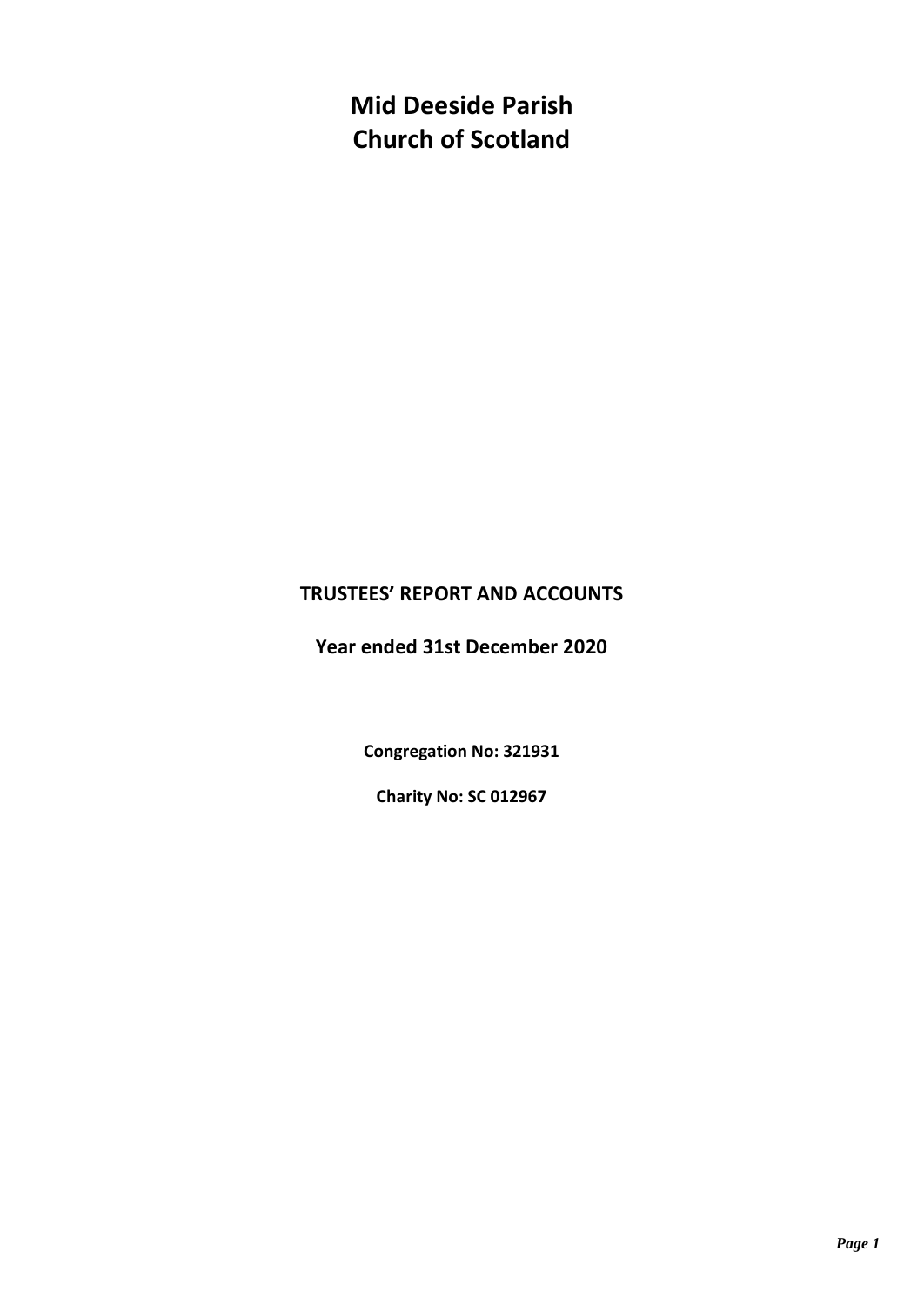# **Mid Deeside Parish Church of Scotland Reference and administrative information**

| Charity name:                | Mid Deeside Parish, Church of Scotland                              |
|------------------------------|---------------------------------------------------------------------|
| Charity registration number: | SC 012967                                                           |
| Congregation reference no:   | 321931                                                              |
| Contact address:             | St Marnan Road<br>Torphins, Banchory<br>Kincardineshire<br>AB31 4JQ |

#### **Trustees - Kirk Session members:**

Ms Tracy Anderson (until 12.11.20) Mr Bob Auckland Mrs Pam Auckland Mr Alan Bainbridge Mr Arthur Beaton (inactive) Mrs Sheila Blair Mrs Irene Bonner Mr Danny Brown (inactive) Mr Frank Crichton Mrs Shiona Davidson Mrs Hilary Dow Mr Peter Ferries (until 29.6.20) Mrs Alison Findlay Mr Archie Findlay Mr Colin Guy Mrs Sharon Guy Mrs Anne Hilton Mr Charlie Hilton Mr Pete Howe Mr Maurice Jones (inactive)

#### **Principal office-bearers:**

| Minister:                | Rev Holly Smith  |
|--------------------------|------------------|
| Session Clerk:           | Mrs Pam Auckland |
| <b>Church Treasurer:</b> | Mr Bob Auckland  |

#### **Independent examiner: Bankers:**

8 Battock Terrace 38 High Street Torphins **Banchory** AB31 4JD AB31 5RS

 Mrs Ruth Jones Mr Alistair Kellas (inactive) Mrs Dorothy Keir Mr Dave McGregor Mrs Alice McLean (until 20.2.20) Mr Andrew McMurtrie Mrs Sheila McMurtrie Mr Rob Mackay Mrs Mary Marshall Mr Neil Mathers Miss Maureen Mearns Mrs Lilian Milne (inactive) Mrs May Murray (until 29.6.20) Mr Richard Orren Mrs Margaret Stewart Mr Brian Still Mrs Lesley Stone Mr David Wildgoose Mrs Edna Wildgoose

Mr Raymond Donald Clydesdale Bank plc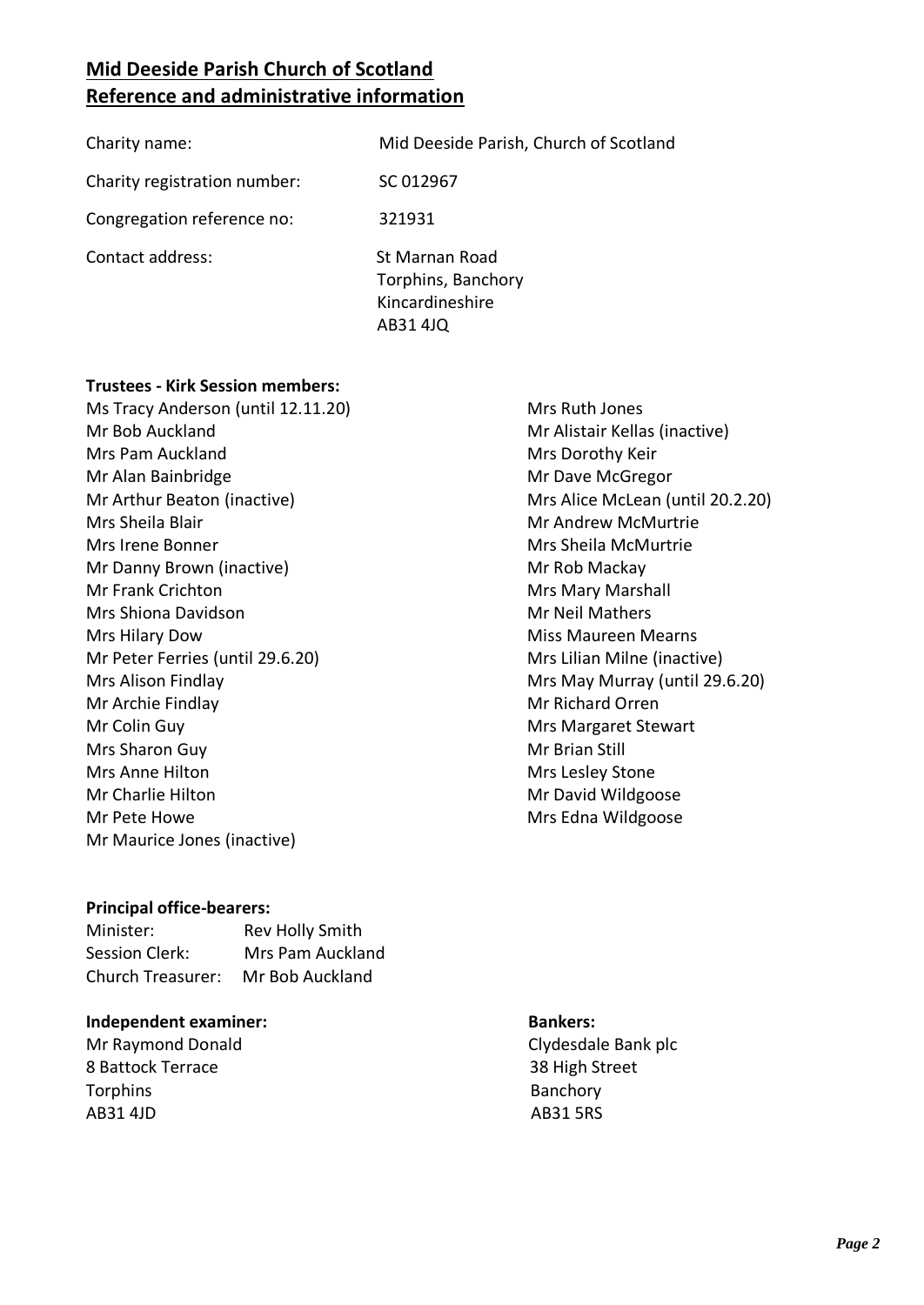## **Structure, governance and management**

#### *Governing Document*

The Church is administered in accordance with the Unitary Constitution of the Church of Scotland.

#### *Recruitment and appointment of Trustees*

Members of the Kirk Session are the charity trustees. The Kirk Session members are the elders of the Church and are chosen from those members of the Church who are considered to have the appropriate gifts and skills.

#### *Organisational structure*

The Kirk Session is responsible for spiritual affairs within the Church. It is represented at Presbytery by an elected elder. Day to day affairs are looked after by various Teams which report regularly to Kirk Session via a Steering Group made up of representatives from each Team and the Minister or Moderator and the Session Clerk.

The Congregational Roll at 31<sup>st</sup> December 2020 stood at 471 members (2019: 485).

## **Objectives**

The Church of Scotland is Trinitarian in doctrine, Reformed in tradition and Presbyterian in polity. It exists to glorify God and to work for the advancement of Christ's Kingdom throughout the world. As a national Church, it acknowledges a distinctive call and duty to bring the ordinances of religion to the people in every parish of Scotland through a territorial ministry. It co-operates with other churches in various ecumenical bodies in Scotland and beyond.

The Kirk Session seeks to encourage young people to become involved in the work and worship of the Church through Messy Church sessions and social activities like the Christmas Tree Festival. A job description for a part time family and youth worker has been drawn up and it is hoped that there will be funds available to employ someone for this role.

The Kirk Session also supports the General Trustees reform for 'well equipped spaces in the right places' plan which will rationalise its buildings nationally by reducing the overall number while supporting church planting and ensuring that those buildings which are kept are made welcoming and with less of an administrative burden so that the focus can be on worship and mission. Implementing this plan is reflected in the level of activity carried out by the Kirk Session on the buildings, equipment and grounds.

## **Activities, achievements and performance**

2020 began with all of our usual activities-

- Sunday morning prayer group
- Sunday morning worship in the sanctuary
- Young people's Christian education during the service
- Three Bible study groups meeting in members' homes
- Guild meetings and Project Tea
- Knit One, Purl One, the intergenerational knitting group
- Monthly Care home services
- Garden Gang looking after the grounds
- Music Box, the group for parents and pre-school children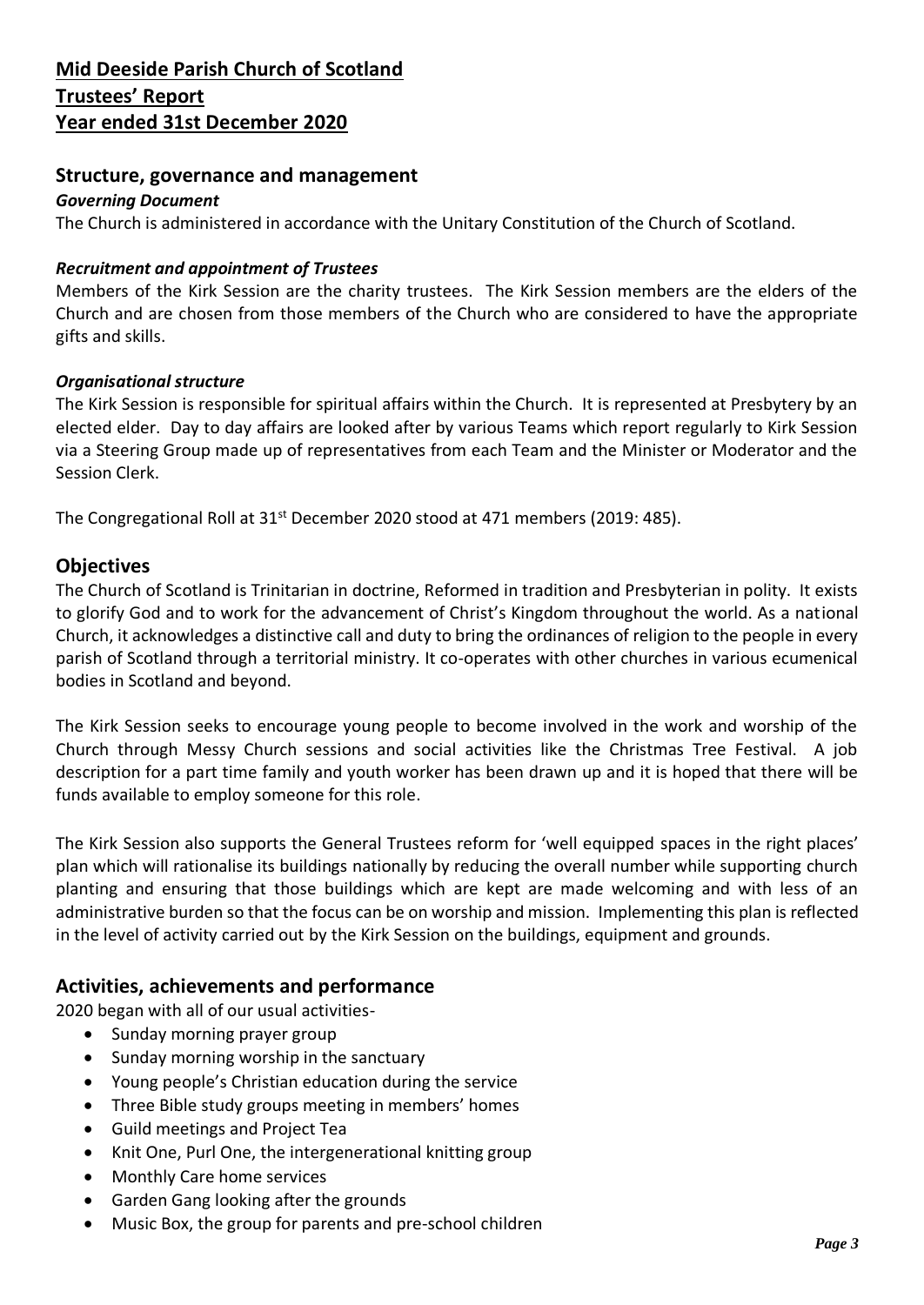## **Activities, achievements and performance (continued)**

- Choir and Praise Band rehearsals and worship participation
- Banner group
- Soup lunches and Games afternoons
- Fair Trade stall

All of these face-to-face activities were forced to cease in late March 2020 as the country went into lockdown in response to the Coronavirus pandemic.

This situation encouraged us to think how things could be done differently and the minister began to record the weekly worship services to be broadcast on Facebook and YouTube. Sermon notes are sent out by email each week along with a Keeping in Touch (KIT) email which helps people to feel less out of touch. Those who don't have a computer receive a paper copy of KIT delivered by a KIT buddy. There is an opportunity for chat via a Zoom coffee hour after the service on a Sunday. It is hoped to upgrade our Audio-Visual system to include a camera which will make the broadcast of online worship easier and allow live streaming of worship services once in-person worship is permitted again.

The Kirk Session has met monthly by Zoom and elders have kept in touch with members in their districts by phone, online or doorstep chats.

The flower ministry continued and was increased.

The minister delivered prescriptions to those who were shielding or unable to get out and this was a good way for her to get to know more people in the Parish. She kept in touch with others by phone or visits (when allowed and invited) and conducted funerals when asked.

Books and jigsaws from the Charity Shop were placed on a table outside the church for anyone to borrow for themselves or their neighbours and these were added to by members of the community. Craft kits for children were made up for use for Father's Day and during the summer holidays and for Advent.

The quarterly Word for Today booklet was delivered to anyone who requested it.

During the lockdown the Charity Shop also had to close for five months but was able to re-open in late summer with all the new safety measures in place and the regular customers were pleased to be browsing and buying again. There were no formal grant funding rounds in 2020, but unsolicited grants totaling £1,475 were made to the three primary schools, Lumphanan Hut and the Torphins Playgroup. These grants were awarded based on the number of children within each group and a breakdown of the grants is provided in note 9 on page 20.

Our support of the Joyful Motherhood Project in Malawi was able to continue as people knitted many jerseys and toys to be sent out to help young mothers in Africa. A successful online silent auction of knitted toys and other items was held in November to raise funds for postage of goods to Malawi.

Junior Church introduced "Noisy Offering" collections for the 'Mend my Broken Smile' and 'Book Aid International' charities.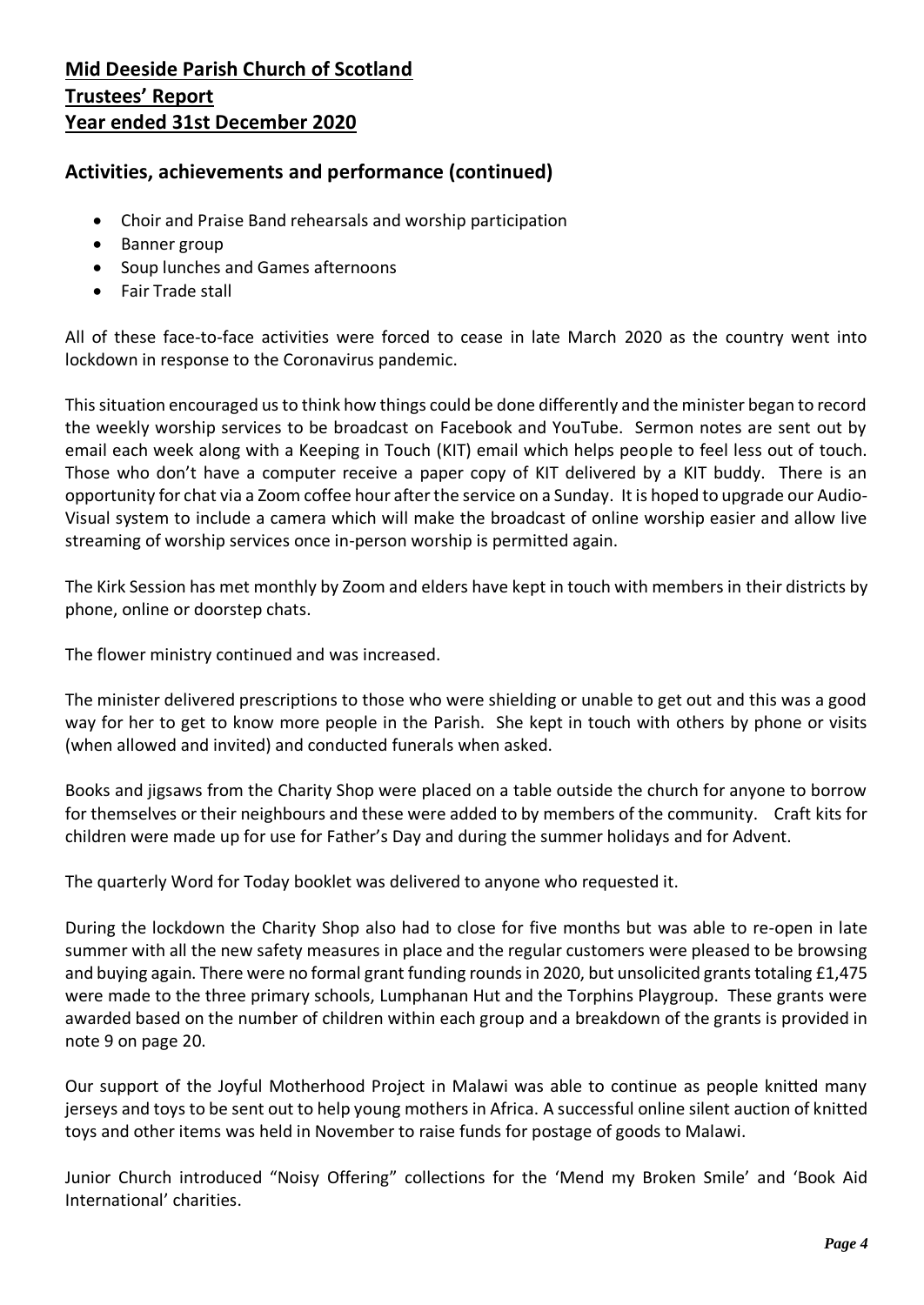## **Activities, achievements and performance (continued)**

Church services resumed in September with a maximum of 50 worshippers permitted at a time. Many people chose to continue to watch online so there was usually room for all who wished to attend in person. Booking systems were only required for Harvest, Remembrance and the three services on Christmas Eve. Services had to stop again after Christmas as the second wave of COVID-19 began to bite.

The Kirk Session acknowledged that many families and individuals had been left in financial difficulties because of the pandemic and in October three 'Parish Pantries' which encourage people to take what supplies they need or donate items if they can, were set up, one in each village, as a source of provisions for anyone struggling to make ends meet. These are kept supplied by members of the community as well as by the Fare Share charity in Aboyne.

A short Newsletter was produced in December and this included the Reverse Advent calendar encouraging people to donate toiletries, baby food, nappies and other items which are not supplied by Fare Share to support our Parish Pantries and the Aberdeenshire South Foodbank in Banchory.

## **Financial review**

#### *Presentation of accounts*

The Accounts include only those funds held locally by the congregation. Those funds held by the General Trustees at the Church of Scotland in Edinburgh are shown in the Appendix. Legal titles for all church properties are also held by the General Trustees.

#### *Church buildings, equipment and grounds*

In 2020 a considerable amount of work was undertaken to improve and maintain the congregation's facilities. The largest item of expenditure was for secondary glazing in the Sanctuary (£8,580) and the congregation is thankful for the grant support of £2,250 from Presbytery towards this cost.

Other large items of expenditure included an adjustable Canterbury lectern for the Sanctuary (£1,416), redecorating the Lochnagar room (£1,586), commissioning a tree survey and tree surgery work (£1,930), roof repairs and painting at the church hall Lumphanan (£2,351), a replacement bunded oil tank for the new manse (£1,946), garden shed (£816), and hot air curtains for the charity shop entrance (£774).

In 2019 there were no large repairs, but the new manse was kitted out and two laptop computers were purchased. In 2018 there was a large repair to the vent on the top of the church roof which had to be replaced.

A summary of fabric and equipment related costs incurred over the past three years is included in the table below. These costs were funded variously through the locally held general, fabric, extension, organ restoration and charity shop funds.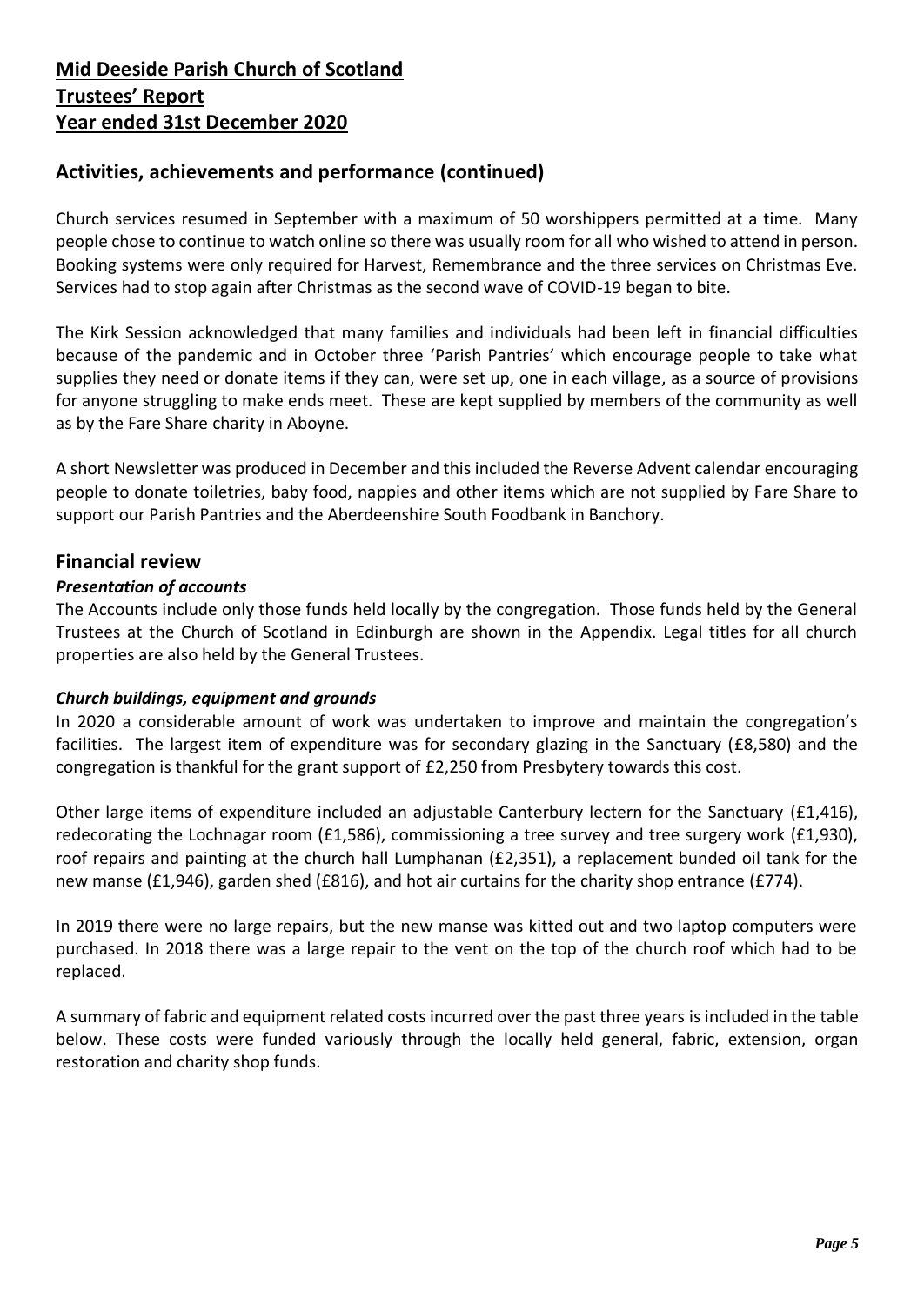# **Activities, achievements and performance (continued)**

## *Church buildings, equipment and grounds (continued)*

|                       | Fabric, equipment & grounds (including repairs & maintenance): | 2020                     | 2019   | 2018           |
|-----------------------|----------------------------------------------------------------|--------------------------|--------|----------------|
|                       |                                                                | £                        | £      | £              |
| Church & extension    | Service & repairs to boiler                                    | 242                      | 323    | 127            |
|                       | Service/filters for heat recovery system                       |                          | 633    |                |
|                       | Service for fire alarm system & extinguishers                  | 352                      | 436    | 129            |
|                       | Service/repair of electricals & PAT testing                    | 1,150                    |        |                |
|                       | Painting & decorating                                          | 1,961                    | ÷.     |                |
|                       | Roof vent repair and roof security                             |                          | $\sim$ | 9,242          |
|                       | Secondary glazing of Sanctuary                                 | 8,580                    | ۰      |                |
|                       | Adjustable Canterbury lectern                                  | 1,416                    | $\sim$ |                |
|                       | Other - window cleaning, wifi, mountings, etc.                 | 552                      | 891    | 423            |
| Old Manse             | Architect fees, surveys & planning costs                       |                          | 1,030  | 2,206          |
|                       | Other - inspections, boiler & chimney                          |                          | 123    | 283            |
| <b>New Manse</b>      | Kitchen equipment & white goods                                | 102                      | 1,627  |                |
|                       | New oil tank                                                   | 1,946                    |        |                |
|                       | <b>External wall harling</b>                                   | 250                      |        |                |
|                       | Service & repairs to boiler                                    | 669                      |        | $\blacksquare$ |
|                       | Garden equipment & fixtures                                    |                          | 700    |                |
|                       | Other-thermostat, paint, flooring, etc.                        | 758                      | 163    |                |
| Ha'berry              | Carpet                                                         |                          |        | 547            |
|                       | Tree surgery & pruning                                         |                          |        | 300            |
|                       | Other, including inspection costs                              | 233                      | 94     | 43             |
| Charity shop          | Joinery, electrics, heating, inspections, etc.                 | 1,427                    | 505    | 650            |
| Lumphanan church hall | Roof & gutter repairs, joinery work & painting                 | 2,351                    |        |                |
|                       | Drains, inspections, electrics etc.                            | 391                      | 101    | 116            |
| Upkeep of grounds     | Grit & salt, grit spreader, boxes & shovels                    | 312                      | 36     | 385            |
|                       | Traffic cones, safety equipment, signage, etc.                 | 38                       | 397    | 129            |
|                       | Snow clearing charges                                          | 430                      | 400    |                |
|                       | Tree survey, surgery & pruning                                 | 1,930                    |        | 650            |
|                       | Bedding plants, young trees & gardening                        |                          | 165    | 323            |
|                       | Ride-on mower service & repairs                                |                          | 174    |                |
|                       | Garden shed                                                    | 816                      |        |                |
| Electronic equipment  | Portable wi-fi sound system                                    |                          |        | 1,134          |
| & software            | Laptop computers (x2) and printer                              | $\blacksquare$           | 1,864  |                |
|                       | Microphone                                                     | $\overline{\phantom{a}}$ | 474    |                |
|                       | Control4 & other software (installation)                       | 85                       | 215    |                |
|                       |                                                                | 25,991                   | 10,351 | 16,687         |

#### *General Fund*

The General Fund is one of the four 'unrestricted' funds shown in the body of the Accounts, and as it is used for running most of the congregation's activities.

#### *General Fund - income*

The principal source of income for the Church is giving from members of the congregation (and tax reclaims thereon). Overall, giving through the General Fund totalled £59,642 which was 6% down on the previous year (2019: £63,697). While this drop is not unexpected, thankfully offerings have held up remarkably well considering that there were no physical services in the church for 24 consecutive Sundays between March and August, 2020.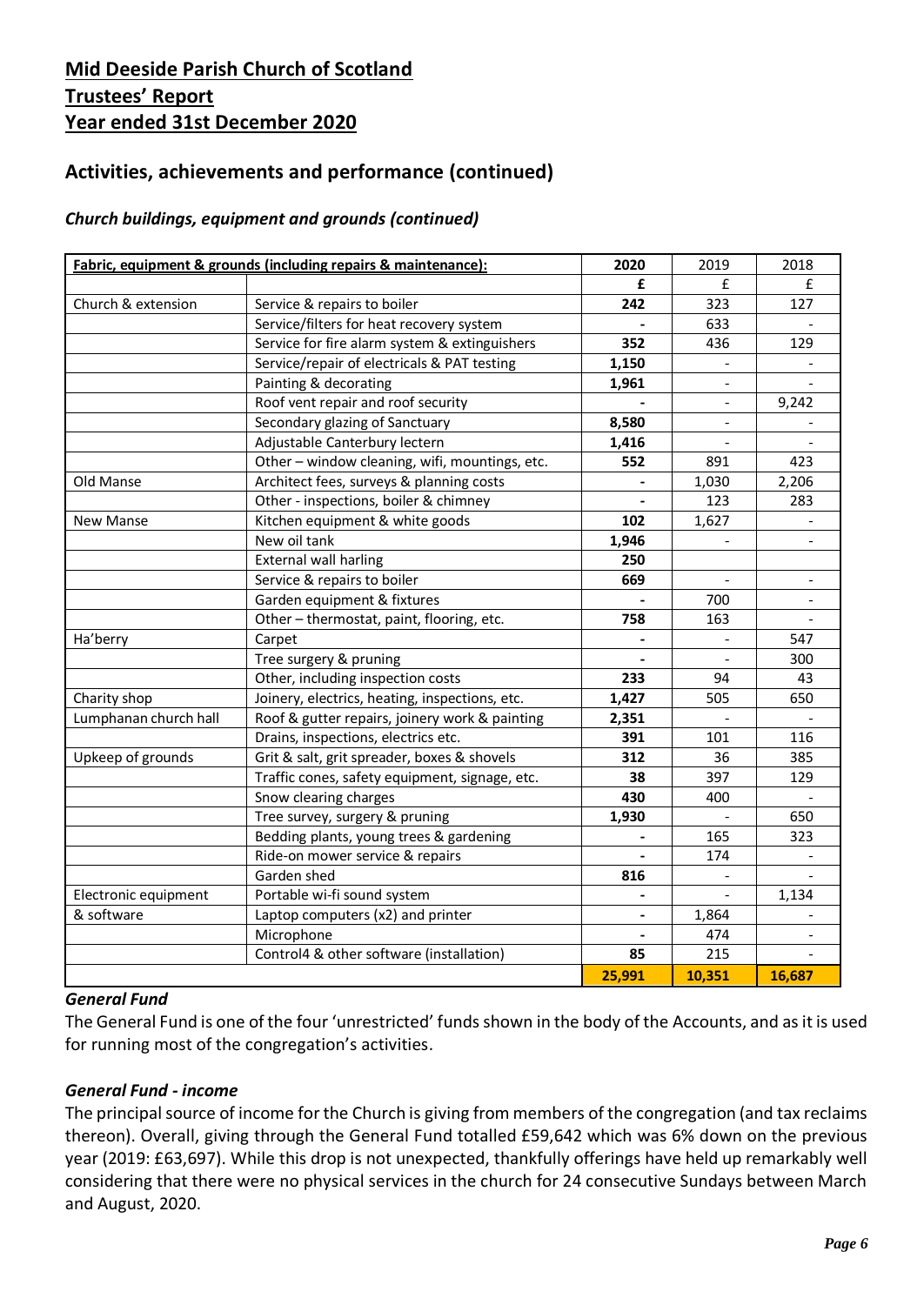## **Financial review (continued)** *General Fund – income (continued)*

Within the total for giving, the 'open plate' was down 63% (2019: up 20%) to £1,587, 'Free Will Offering envelopes' giving were down 35% (2019: down 5%) to £2,884 and other giving and bank standing orders were up 1% (2019: unchanged) at £43,869. The Gift Aid tax reclaimed from the government generated £11,302 in 2020 (2019: £11,406) which was a 1% decrease (2019: down 11%).

Total rental income decreased by £6,064 to £6,839 in 2020 (2019: £12,903). There were no charges made for weddings and funerals in 2020 (2019: £1,400); income from letting out Ha'berry to Torphins Playgroup was £166 higher at £4,102; income from letting out Lumphanan Hall was £222 lower at £257 and income from letting out the rooms in the church buildings was £4,608 lower at £2,480.

Due to the Lockdown, the church fete in Torphins and annual sale of work in Kincardine O'Neil could not be held. In 2019 these fundraising activities raised a total of £3,341 for Christian Aid.

#### *General Fund - expenses*

Where possible, discretionary costs were reduced during the Lockdown and resources allocated to initiatives which would help others.

The congregation's largest ongoing cost is the gross allocation made to the central Church of Scotland's Ministries and Mission Fund which totalled £44,157 in 2020 (2019: £43,255) before deducting endowment income of £9,790 (2019: £9,929) and a vacancy allowance of £nil (2019: £6,742).

This gross allocation covers the payroll and pension costs of ministers in the Church of Scotland (including our own) together with a contribution towards the wider work of the Church. The gross allocation is calculated by the central church based on a rolling three-year average of each congregation's general income.

There was no cost for pulpit supply on Sunday mornings in 2020 (2019: £1,060). The congregation continued to pay fees to our organist in 2020 of £2,348 (2019: £2,376) as she supported the online service preparation and organised weekly choir practices by Zoom. The Kirk Session supported the cleaner who was paid £2,786 (2019: £2,513). The cleaner was flexible in his availability and carried out building sanitisation duties whenever permitted and required.

The total cost of heating and lighting all our buildings fell by £2,436 to £7,430 in 2020 (2019: £9,866). Heating oil costs per litre of kerosene fell by an average of 23% over 2019 levels with 25% fewer litres being ordered for the church and meeting rooms.

The cost of council tax, water rates and sewerage costs for church buildings were higher at £2,965 in 2020 (2019: £1,370) as a result of the New Manse being occupied throughout the year.

Costs of repairs and maintenance borne by the General Fund have already been referred to earlier in this report. The costs included £11,131 for fabric equipment & repairs, £85 for software and £2,710 for the upkeep of grounds.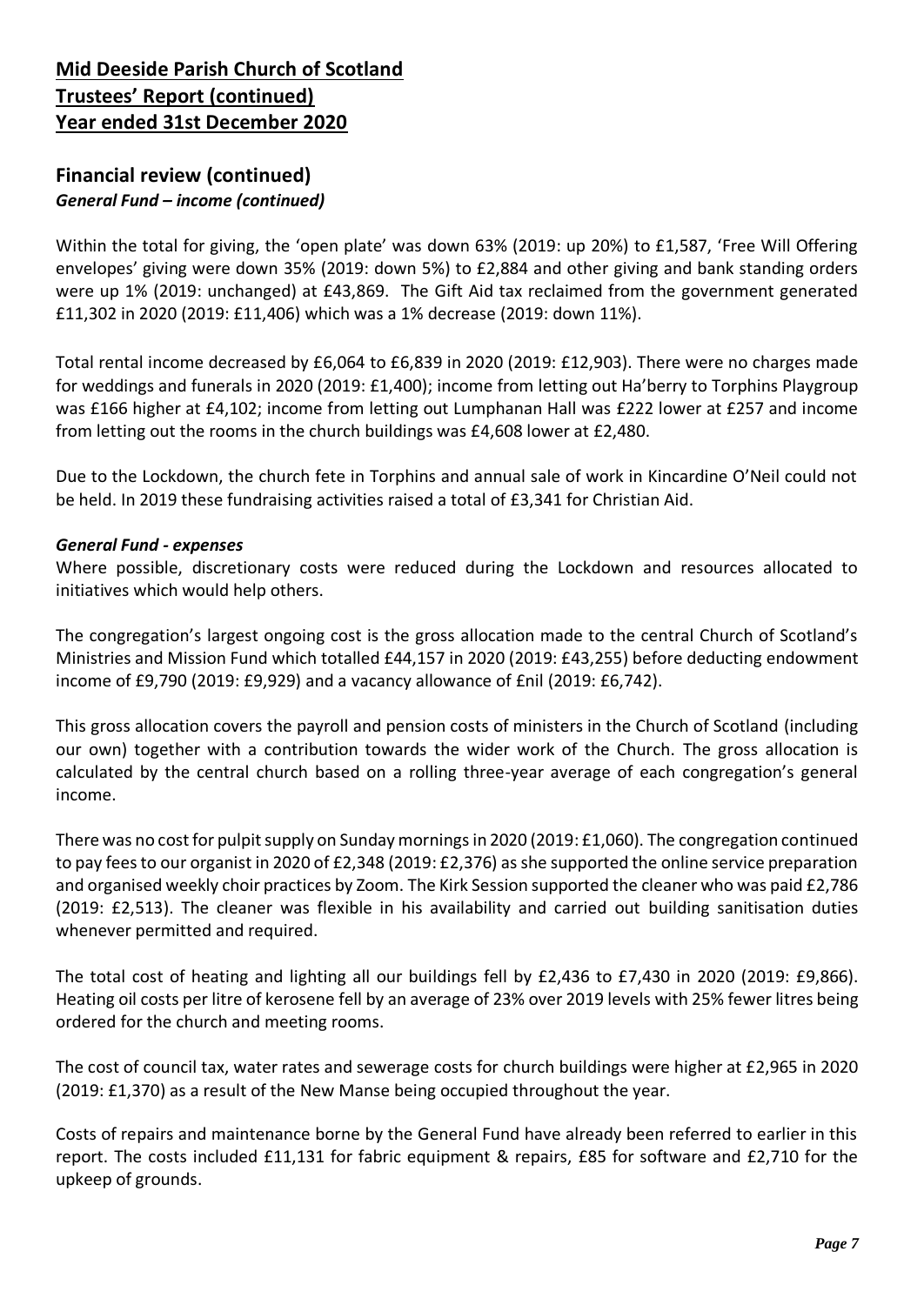## **Financial review (continued)** *General Fund (continued)*

Charges in the new extension relating to broadband, telephone and toilet hygiene services fell by 10% to £906 in 2020 (2019: £1,005) largely due to the timing of payments.

A total of £3,991 (2019: £4,214) was spent on insurances and £30 on the production of newsletters (2019: £1,510).

A summary of the main constituents of General Fund income and expenditure is set out in the table below.

| <b>General Fund</b>                   |                                        | 2020      | 2019        | 2018               |
|---------------------------------------|----------------------------------------|-----------|-------------|--------------------|
|                                       |                                        | £         | $\mathbf f$ | $\pmb{\mathsf{f}}$ |
| Operating income                      | Giving & Gift Aid reclaimed            | 59,642    | 63,697      | 64,742             |
|                                       | Legacies                               | 2,000     | 7,724       |                    |
|                                       | Grants                                 | 2,250     |             |                    |
|                                       | Fundraising (incl. sales of works)     |           | 3,341       | 2,498              |
|                                       | Rental income (incl. funerals)         | 6,839     | 12,903      | 15,852             |
|                                       | Investment income & bank interest      | 344       | 451         | 208                |
|                                       | Sale of church pews/ firewood          |           | 50          |                    |
|                                       |                                        | 71,075    | 88,166      | 83,300             |
| Operating expenses                    | Ministries & Mission allocation        | (34, 367) | (26, 584)   | (20, 481)          |
|                                       | Nomination Committee expenses          |           | (59)        | (1, 588)           |
|                                       | Locum & pulpit supply                  |           | (1,060)     | (5, 357)           |
|                                       | Minister's travel, telephone & coms.   | (1, 871)  | (615)       |                    |
|                                       | Minister's removal & disturbance costs |           | (1, 912)    |                    |
|                                       | Presbytery dues                        | (696)     | (502)       | (436)              |
|                                       | Organists & cleaners                   | (5, 134)  | (4,889)     | (4, 190)           |
|                                       | Fabric, equipment & upkeep of grounds  | (13, 926) | (9,640)     | (3,839)            |
|                                       | Heat & light                           | (7, 430)  | (9,866)     | (8,919)            |
|                                       | Misc. building service costs           | (906)     | (1,005)     | (899)              |
|                                       | Insurances - net of rebates            | (3,991)   | (4, 214)    | (4, 531)           |
|                                       | Rental charges from Christ Church      |           |             | (50)               |
|                                       | Council tax & water charges            | (2,965)   | (1, 370)    | (936)              |
|                                       | Public entertainment & VHF licences    |           | (327)       |                    |
|                                       | Study, music, worship                  | (279)     | (625)       | (415)              |
|                                       | Children's Christian education         | (46)      | (543)       | (280)              |
|                                       | Youth club                             |           |             | (157)              |
|                                       | Copyright fees                         | (525)     | (509)       | (494)              |
|                                       | Website & electronic comms.            | (395)     | (440)       | (795)              |
|                                       | Newsletters & publicity                | (30)      | (1, 510)    | (1, 465)           |
|                                       | Stationery supplies & postage          | (243)     | (768)       | (479)              |
|                                       | Community outreach initiatives         | (886)     | (171)       | (113)              |
|                                       | Training & conference costs            |           | (374)       | (420)              |
|                                       | Other costs & expenses                 | (471)     | (1, 114)    | (607)              |
|                                       |                                        | (74, 161) | (68,097)    | (56, 451)          |
|                                       |                                        |           |             |                    |
| <b>General Fund (deficit)/surplus</b> |                                        | (3,086)   | 20,069      | 26,849             |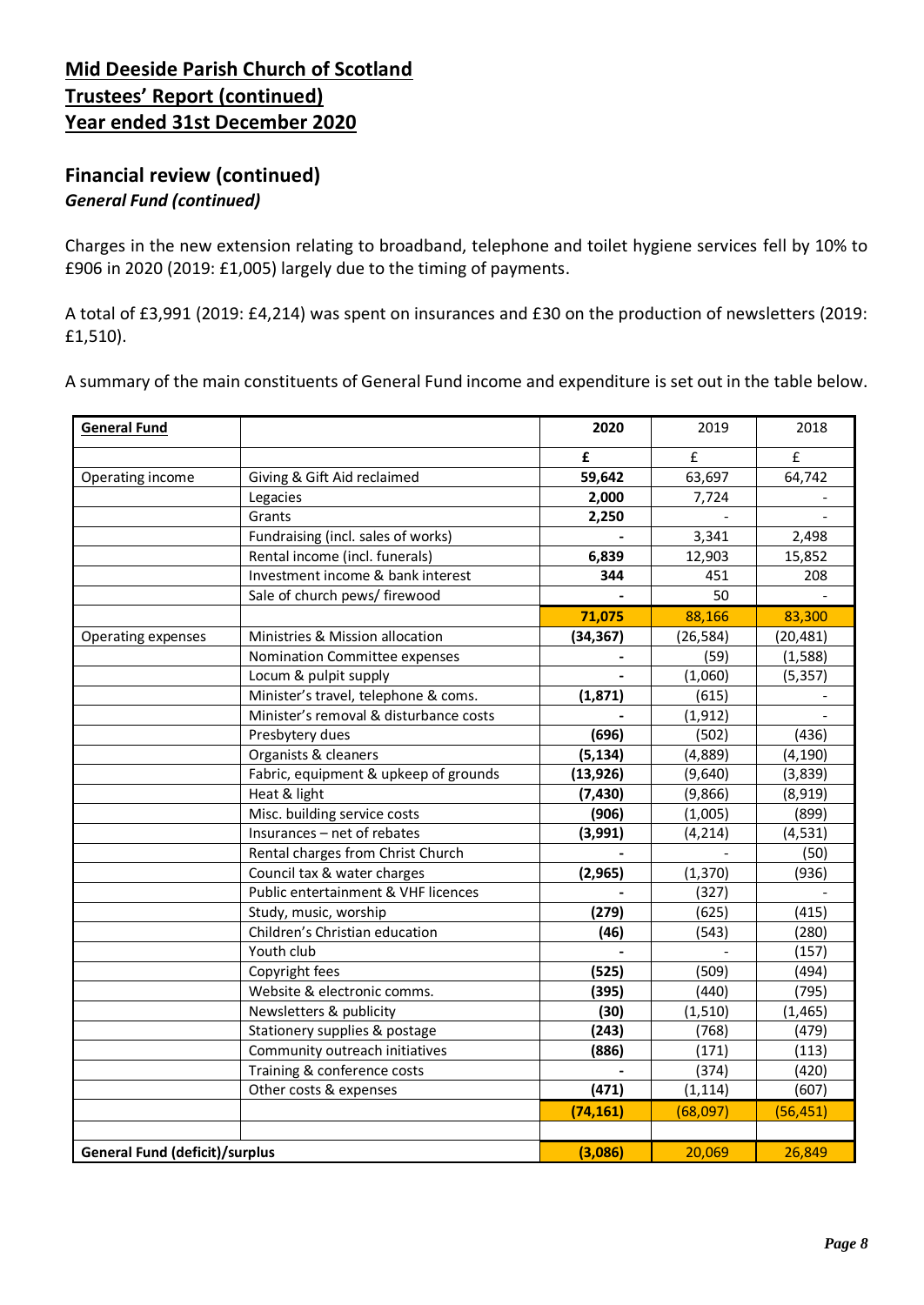## **Financial review (continued)**

## *General Fund – (deficit)/surplus*

Before any transfers from the Guild, Charity Shop and Fair Trade Stall and before accounting for third party fundraising, there was a deficit on the General Fund of £3,086 (2019: £20,097 surplus, 2018: £26,069 surplus).

The proportion of operating expenses that is covered by giving in 2020 was 80.4% (2019: 93.5%, 2018: 114.7%, 2017: 96.0%, 2016: 75.7%). The Trustees aim has been to move this stewardship performance indicator closer towards 100% through stewardship programs and by careful control over costs. The 114.7% indicator was unusually strong in 2018 because of the lower operating expenses in a time of ministerial vacancy. This indicator dropped back in 2020 largely due to the exceptional circumstances resulting from the COVID-19 pandemic.

| <b>General Fund</b>                                |                                      | 2020   | 2019   | 2018   | 2017   | 2016   |
|----------------------------------------------------|--------------------------------------|--------|--------|--------|--------|--------|
|                                                    |                                      |        |        |        |        |        |
|                                                    |                                      |        |        |        |        |        |
| Giving                                             | Included as part of operating income | 59.642 | 63,697 | 64,742 | 60,354 | 51,605 |
| Operating expenses                                 | In total                             | 74.161 | 68.097 | 56,451 | 62,898 | 68,209 |
| Proportion of operating expenses covered by giving | 80.4%                                | 93.5%  | 114.7% | 96.0%  | 75.7%  |        |

## *General Fund - reserves policy*

It is the Trustees' intention to hold liquid reserves of between three and four months' expenditure in its General Fund at any time using a rolling five year average – between £16,000 and £22,000 approximately. At 31<sup>st</sup> December 2020, the Church held £61,043 (2019: £64,308) in its General Fund (see Note 8). While this balance in the General Fund is strong, the Trustees are aware of the continuing need to avoid deficits and maintain general reserves in order to meet unexpected items of expenditure. The Kirk Session has plans for using part of the strong balance in the General Fund to finance church growth and increase reserves for future large expenditure on fabric.

At 31<sup>st</sup> December 2020, Mid Deeside Church held locally funds (including the General Fund referred to above) with a total of £163,454 (2019: £171,726) which have been provided for the purposes explained in Note 2. A breakdown of these balances can be found in Note 8.

## *Investment policy and performance*

It is the Trustees' policy to hold most of its funds in bank and deposit accounts in order to have sufficient liquidity to meet short term emergencies and commitments to contractors. The balance of the Church's capital resources is currently held in the Income Fund administered by the Church of Scotland Investors Trust.

## **Statement of Trustees' responsibilities**

The members of the Kirk Session must prepare financial statements which give sufficient detail to enable an appreciation of the transactions of the Church during the financial year. The members of the Kirk Session are responsible for keeping proper accounting records which, on request, must reflect the financial position of the Church at that time.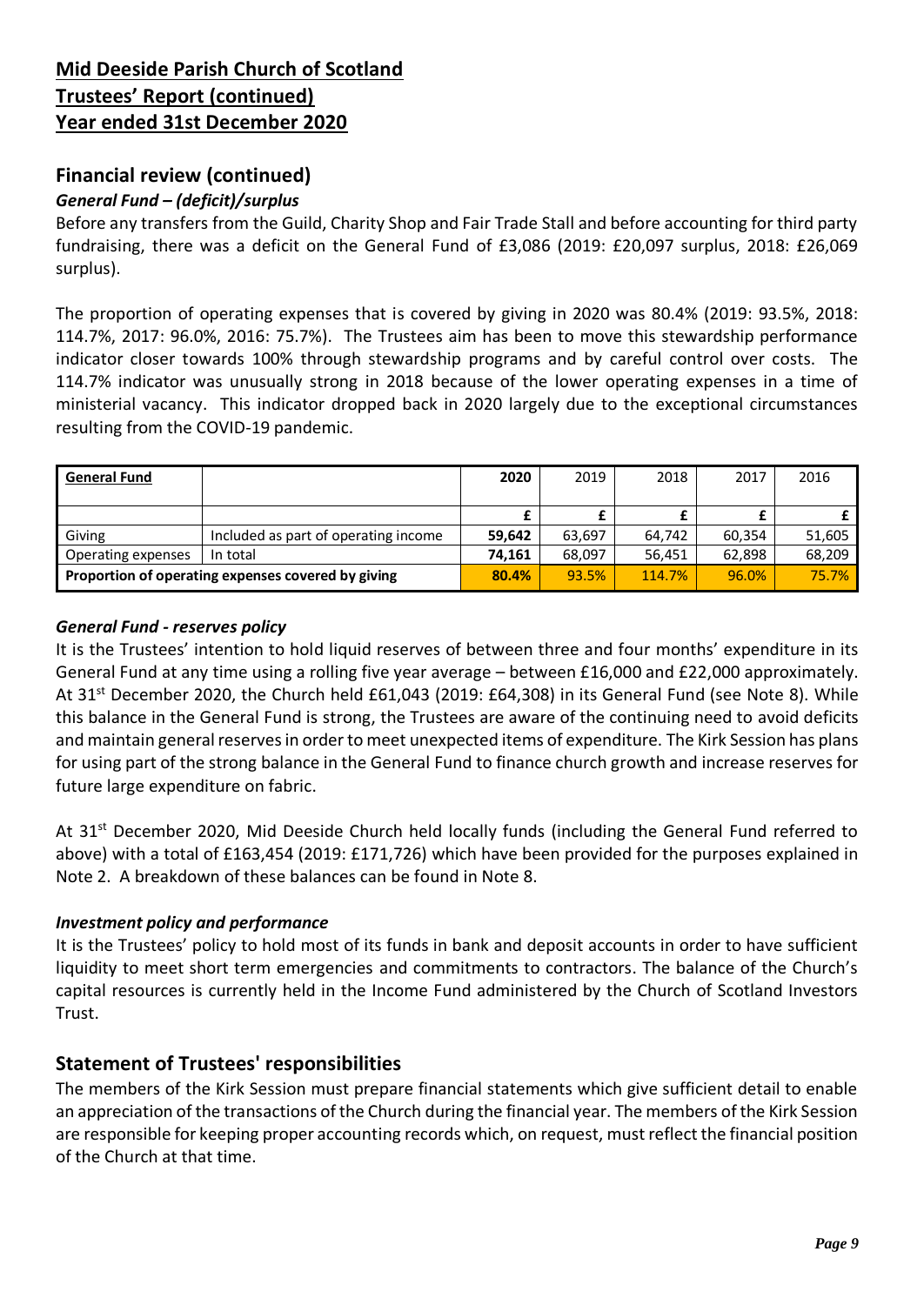## **Statement of Trustees Responsibilities (continued)**

This must be done to ensure that the financial statements comply with the Charities and Trustee Investment (Scotland) Act 2005, the Charities Accounts (Scotland) Regulations 2006 and the Regulations Anent Congregational Finance approved by the General Assembly of the Church of Scotland in 2007. They are also responsible for safeguarding the assets of the Church and must take reasonable steps for the prevention and/or detection of fraud and other irregularities

Approved by the Trustees and signed on their behalf, by

**Pam Auckland** *Session Clerk*

**25th March 2021**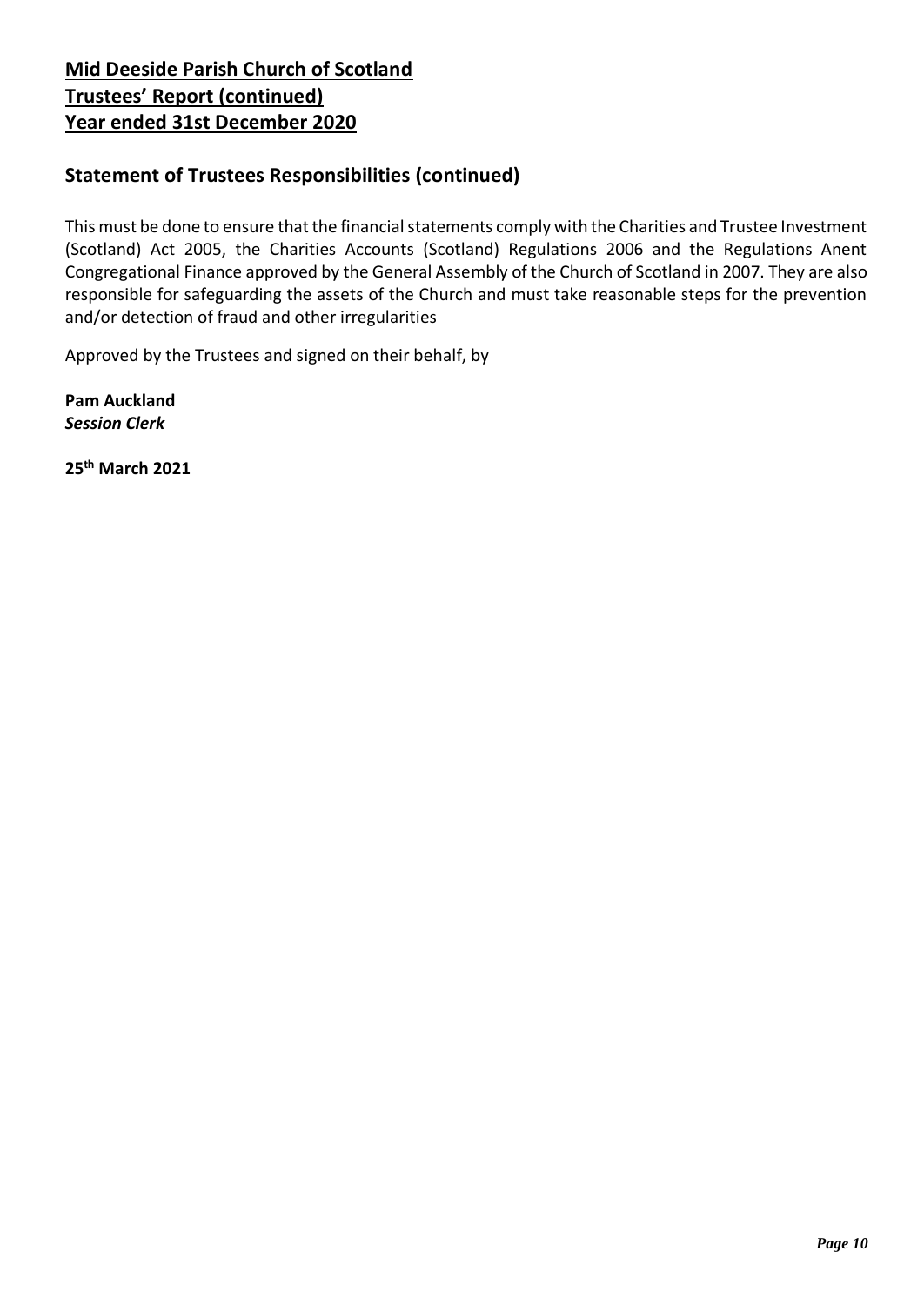## **Independent Examiner's Report to the Trustees of Mid Deeside Parish Church of Scotland**

I report on the accounts of the charity for the year ended 31st December 2020 which are set out on pages 12 to 20.

## **Respective responsibilities of Trustees and Examiner**

The charity's Trustees are responsible for the preparation of the accounts in accordance with the terms of the Charities and Trustee Investment (Scotland) Act 2005 and the Charities Accounts (Scotland) Regulations 2006.

The charity Trustees consider that the audit requirement of Regulation 10(1) (d) of the Accounts Regulations does not apply. It is my responsibility to examine the accounts as required under section 44(1) (c) of the Act and to state whether particular matters have come to my attention.

## **Basis of independent examiner's statement**

My examination is carried out in accordance with Regulation 11 of the Charities Accounts (Scotland) Regulations 2006. An examination includes a review of the accounting records kept by the charity and a comparison of the accounts presented with those records. It also includes consideration of any unusual items or disclosures in the accounts and seeks explanations from the Trustees concerning any such matters. The procedures undertaken do not provide all the evidence that would be required in an audit, and consequently I do not express an audit opinion on the view given by the accounts.

#### **Independent examiner's statement**

In the course of my examination, no matter has come to my attention

- 1. which gives me reasonable cause to believe that in any material respect the requirements:
	- to keep accounting records in accordance with Section 44 (1)(a) of the 2005 Act and Regulation 4 of the 2006 Accounts Regulations, and
	- to prepare accounts which accord with the accounting records and comply with Regulation 9 of the 2006 Accounts Regulations have not been met, or
- 2. to which, in my opinion, attention should be drawn in order to enable a proper understanding of the accounts to be reached.

## **Raymond Donald**

8 Battock Terrace **Torphins** AB31 4JD

**30 th March 2021**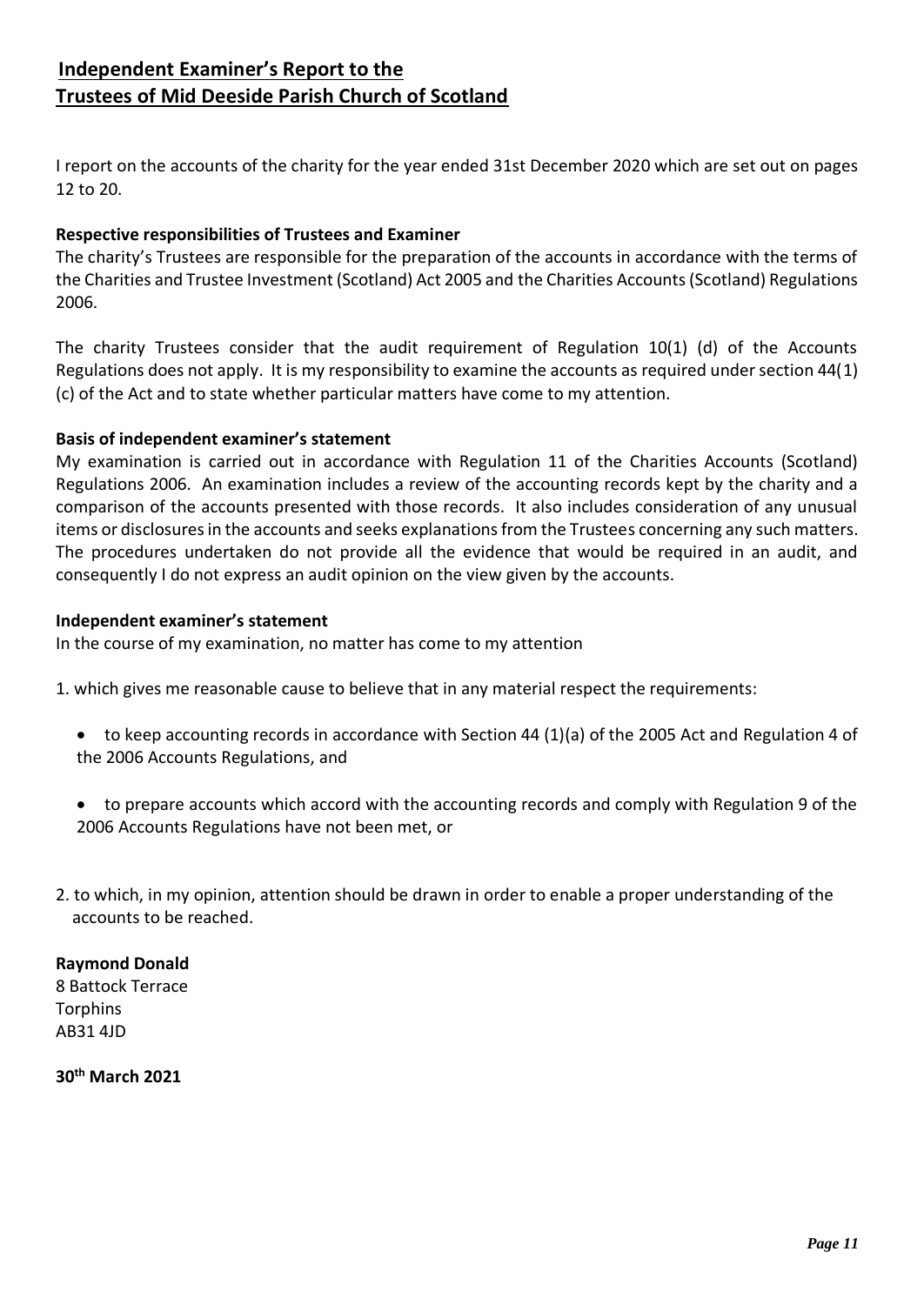# **Mid Deeside Parish Church of Scotland Receipts and Payments Account Year ended 31st December 2020**

|                                               |             | <b>Unrestricted</b><br>funds | <b>Restricted</b><br>funds | <b>Endow</b><br>ment<br>funds | <b>Total</b><br>2020 | Total<br>2019 |
|-----------------------------------------------|-------------|------------------------------|----------------------------|-------------------------------|----------------------|---------------|
| <b>Receipts</b>                               | <b>Note</b> | £                            | £                          | £                             | £                    | £             |
| Donations                                     | [4a]        | 60,063                       | 1,854                      |                               | 61,917               | 64,567        |
| Legacies                                      |             | 2,000                        |                            |                               | 2,000                | 7,724         |
| Grants received                               |             | 2,250                        |                            |                               | 2,250                | 580           |
| Activities for generating                     |             |                              |                            |                               |                      |               |
| funds                                         | [4b]        | 1,841                        | 12,738                     |                               | 14,579               | 32,778        |
| Bank & deposit interest<br>Investment income: |             | 380                          | 533                        |                               | 913                  | 950           |
| - from Income Fund                            |             | 448                          | 34                         |                               | 482                  | 558           |
| - from Growth Fund                            |             |                              |                            |                               |                      | 59            |
|                                               |             | 66,982                       | 15,159                     |                               | 82,141               | 107,216       |
| Rental of premises                            | [4c]        | 6,839                        |                            |                               | 6,839                | 12,903        |
|                                               |             | 73,821                       | 15,159                     |                               | 88,980               | 120,119       |
| Proceeds on sale of<br>investments            | $[7]$       | 3,203<br>3,203               |                            |                               | 3,203<br>3,203       |               |
| <b>Total receipts</b>                         |             | 77,024                       | 15,159                     |                               | 92,183               | 120,119       |
| Payments<br>Costs of generating               |             |                              |                            |                               |                      |               |
| funds                                         | [5a]        |                              | (7, 893)                   |                               | (7,893)              | (9, 464)      |
| Governance costs                              |             |                              |                            |                               |                      |               |
| Investment management costs                   |             |                              |                            |                               |                      |               |
| Charitable activities                         | [5b]        | (74, 502)                    | (10, 812)                  |                               | (85, 314)            | (69, 016)     |
| Grants and donations                          | [9d]        | (2, 127)                     | (2, 132)                   |                               | (4, 259)             | (26,109)      |
| <b>Total payments</b>                         |             | (76, 629)                    | (20, 837)                  |                               | (97, 466)            | (104, 589)    |
| <b>Excess of receipts over payments</b>       |             |                              |                            |                               |                      |               |
| / (payments over receipts)                    |             | 395                          | (5, 678)                   |                               | (5, 283)             | 15,530        |
|                                               |             |                              |                            |                               |                      |               |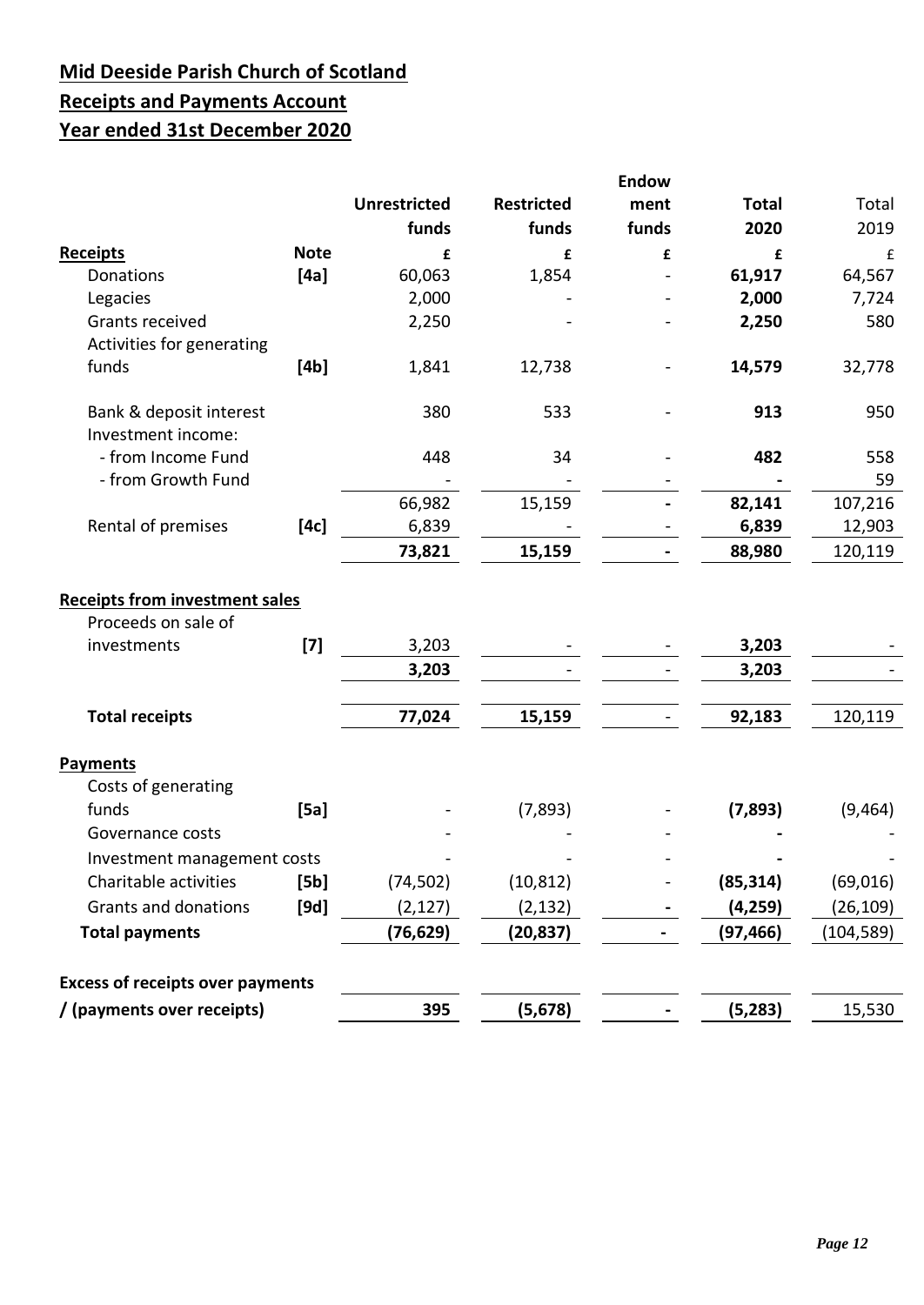# **Mid Deeside Parish Church of Scotland Statement of Balances At 31st December 2020**

|                                                                                                                                                |       | <b>Unrestricted</b><br>funds<br>£ | <b>Restricted</b><br>funds<br>£ | <b>Total</b><br>2020<br>£ | Total<br>2019<br>£ |
|------------------------------------------------------------------------------------------------------------------------------------------------|-------|-----------------------------------|---------------------------------|---------------------------|--------------------|
| <b>Bank &amp; deposit balances:</b><br>Bank & deposit account<br>balances b/f (including<br>£134,092 with the Investors<br>Trust Deposit Fund) |       | 70,553                            | 85,283                          | 155,836                   | 173,655            |
| Movement during the year:<br>Excess of receipts over<br>payments/(payments<br>over receipts) for the                                           |       |                                   |                                 |                           |                    |
| year                                                                                                                                           |       | 395                               | (5, 678)                        | (5, 283)                  | 15,530             |
| Transfers between funds                                                                                                                        |       | (61)                              | 61                              |                           | (33, 349)          |
| Bank & deposit account<br>balances c/f (including<br>£104,180 with the Investors                                                               |       |                                   |                                 |                           |                    |
| Trust Deposit Fund)                                                                                                                            | $[2]$ | 70,887                            | 79,666                          | 150,553                   | 155,836            |
| Investments at market value:                                                                                                                   |       |                                   |                                 |                           |                    |
| (With a cost of £5,188)                                                                                                                        | $[7]$ | 11,986                            | 915                             | 12,901                    | 15,890             |
| <b>Total funds</b>                                                                                                                             | [8]   | 82,873                            | 80,581                          | 163,454                   | 171,726            |

There are no other assets or liabilities, although there is a final valuation of £45,000 (2019: £45,000) on the church extension and refurbishment project which has yet to be invoiced by the main contractor. A reserve is being retained in the Extension Project Fund to cover this liability.

Titles for all church properties are held by the General Trustees in Edinburgh.

The accounts were approved by the Trustees of Mid Deeside Parish Church of Scotland on **25th March 2021** and are signed on their behalf by:

**Pam Auckland,** *Session Clerk*

**Neil Mathers,** *Finance Team*

**Bob Auckland,** *Treasurer*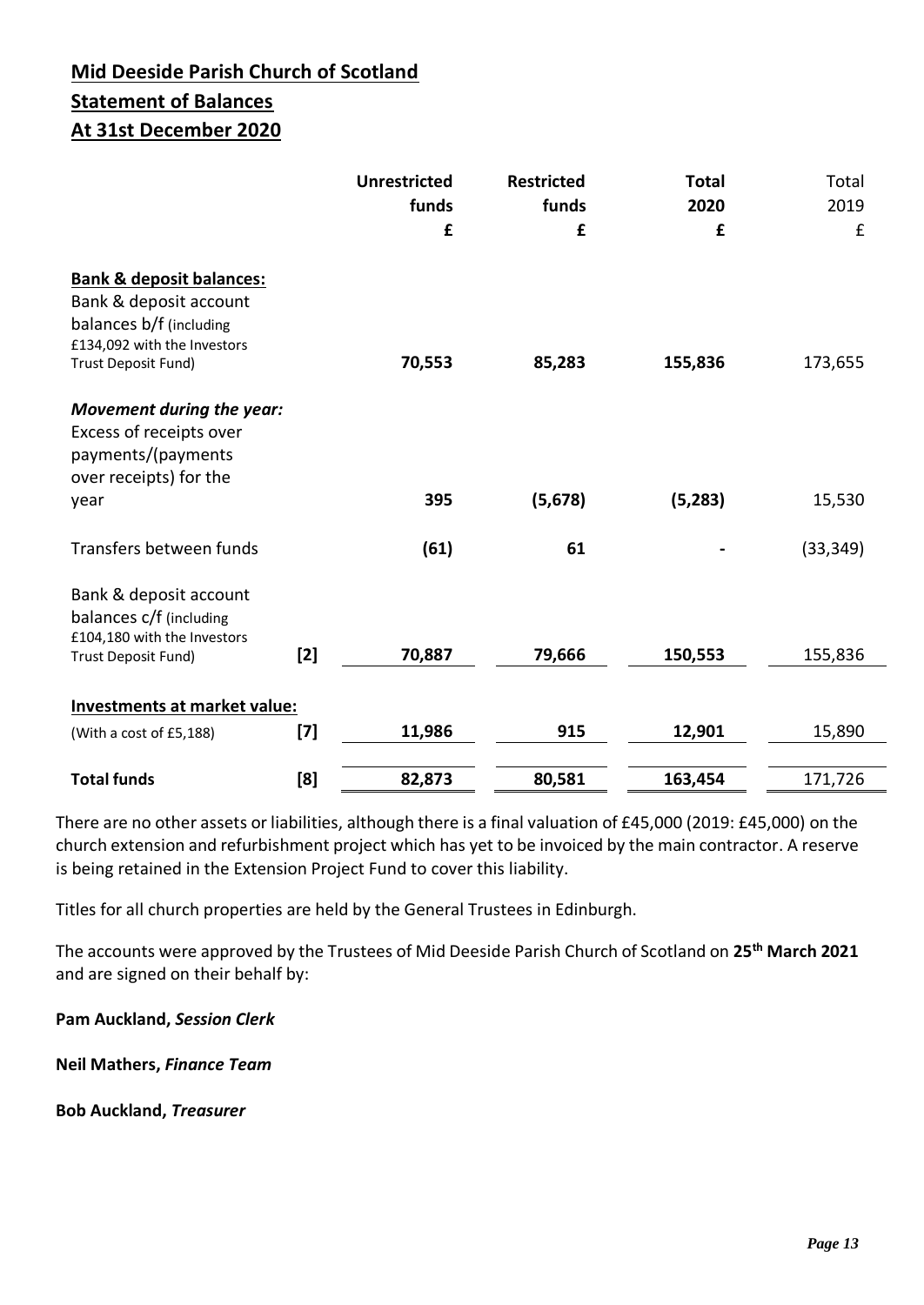## **1. Trustee remuneration and related party transactions**

During the year three (2019: nine) Trustees received reimbursement for day to day church expenses, equipment purchases and other costs incurred on behalf of the congregation totalling £2,323 (2019 £4,901). In 2020 no Trustees received any fees for carrying out beadle duties at funerals (2019: two Trustees received fees totalling £350).

Rev. Holly Smith received reimbursement of £1,191 (2019: £485) for travel expenses (paid through the central Church of Scotland offices) and reimbursement of £680 (2019: £130) for the rental and working cost of the manse telephone and a subscription to Zoom used for church meetings. Rev. Smith was also reimbursed a total of £1,130 (2019: £378) for the cost of community initiatives such as ingredients for craft bags, Advent boxes and for other ministry expenses.

## **2. Movements in funds**

Comprising bank and deposit account balances only (i.e. investment balances are not included in this movements table).

|                            |     | At 1st<br>January<br>2020<br>£ | <b>Receipts</b><br>£ | <b>Payments</b><br>£ | <b>Transfers</b><br>£ | <b>At 31st</b><br><b>December</b><br>2020<br>£ |
|----------------------------|-----|--------------------------------|----------------------|----------------------|-----------------------|------------------------------------------------|
| <b>Unrestricted funds:</b> |     |                                |                      |                      |                       |                                                |
| <b>General Fund</b>        |     | 61,105                         | 72,182               | (74, 161)            | (61)                  | 61,043                                         |
| - Investment proceeds [7]  |     |                                | 3,203                |                      |                       |                                                |
| - To good causes           | [9] |                                |                      | (1,225)              |                       |                                                |
| <b>Fabric Fund</b>         |     | 3,661                          | 451                  |                      |                       | 4,112                                          |
| Development Fund           |     | 5,174                          | 33                   |                      |                       | 5,207                                          |
| The Guild                  |     | 613                            | 1,155                | (341)                |                       | 525                                            |
| - To good causes           | [9] |                                |                      | (902)                |                       |                                                |
|                            |     | 70,553                         | 77,024               | (76,629)             | (61)                  | 70,887                                         |

|                               |         | 966    | (725)     | 61 |         |  |  |
|-------------------------------|---------|--------|-----------|----|---------|--|--|
| [9]                           |         |        | (302)     |    |         |  |  |
|                               | 5,127   | 11,804 | (7, 168)  |    | 8,288   |  |  |
| [9]                           |         |        | (1, 475)  |    |         |  |  |
| <b>Extension Project Fund</b> | 60,372  | 496    | (10, 812) |    | 50,056  |  |  |
| <b>Organ Restoration</b>      |         |        |           |    |         |  |  |
|                               | 13,758  | 955    |           |    | 14,713  |  |  |
| Children's Christian          |         |        |           |    |         |  |  |
|                               | 3,154   | 51     |           |    | 3,205   |  |  |
|                               | 1,167   | 8      |           |    | 1,175   |  |  |
|                               | 1,705   | 879    | (355)     |    | 2,229   |  |  |
|                               | 85,283  | 15,159 | (20,837)  | 61 | 79,666  |  |  |
|                               |         |        |           |    |         |  |  |
|                               | 155,836 | 92,183 | (97, 466) |    | 150,553 |  |  |
|                               |         |        |           |    |         |  |  |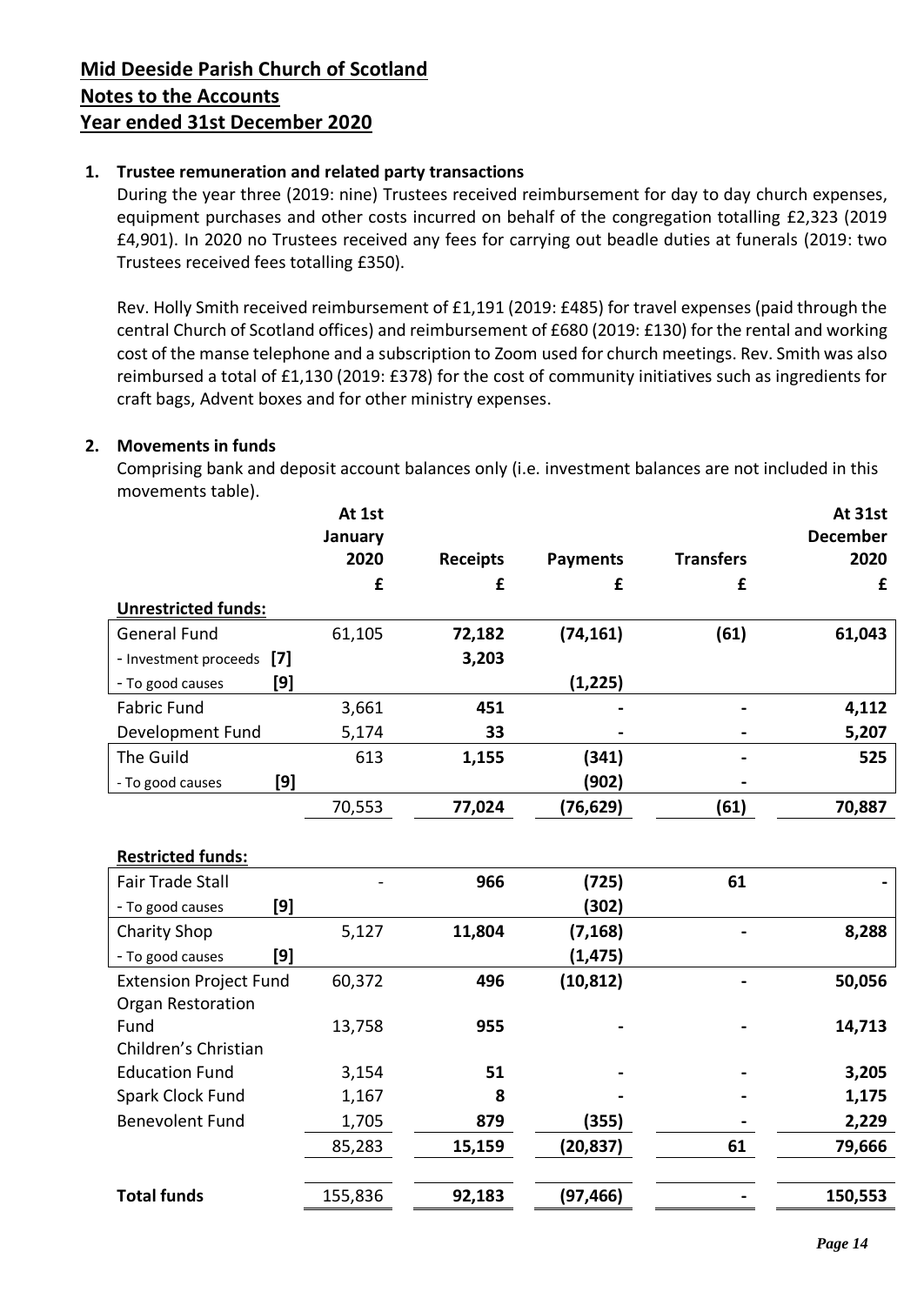## **2. Movement in funds (continued)**

#### **Purposes of Designated or Restricted funds**

#### *(a) Funds held locally:*

*General Fund:* for the day-to-day income and expenses of Church life.

*Fabric Fund*: for the maintenance of church properties.

*Development Fund*: for the development of church buildings, their interiors, fixtures and multimedia equipment.

*The Guild:* The aim of the Guild is to invite and encourage men and women to commit their lives to Jesus Christ and to enable them to express their faith in worship, prayer and action.

*Fair Trade Stall*: This activity supports farmers and producers in less developed countries.

*Charity Shop:* This activity supports the church and causes within the Parish.

*Extension Project Fund:* for the sanctuary refurbishment, extension and improvements.

*Organ Restoration Fund*: for the restoration and ongoing maintenance of the pipe organ.

*Children's Christian Education Fund*: for supporting the work of young people's groups.

*Spark Clock Fund:* for the maintenance of the clock in the tower of the former Lumphanan sanctuary of Mid Deeside Church.

*Benevolent Fund:* for the Minister to make discretionary and confidential grants to those in real need within the Parish.

## *(b) Funds held by the General Trustees in Edinburgh:*

*Miss J Spark Fund*: This fund is to be used for the upkeep and replacement of fabric of church properties.

*G Spark Fund:* This fund is to be used for the upkeep and replacement of fabric of church properties.

On 25th May 2020 The Church of Scotland General Trustees (SC014574) received approval of two restricted funds reorganisation schemes from the Office of the Scottish Charity Regulator (OSCR) whereby the capital and income of the Miss J Spark and G Spark Funds can be applied towards fabric expenditure relating to all congregational property of Mid Deeside Parish, Church of Scotland and not just to the church hall at 21 Perkhill Road, Lumphanan or the Stothert Memorial Church building.

## **3. Accounting policies**

The accounts are prepared on a cash basis. This means that only income received and expenditure incurred in the financial year is included in these accounts.

Normal repairs and maintenance to the fabric of the buildings are charged against the General Fund and the Fabric Fund. Exceptional and significant repairs and/or improvements are met from the Development Fund, Extension Project Fund or by special fundraising efforts. The Charity Shop activities generate funding for fabric repairs, maintenance and improvements relating to the Charity Shop.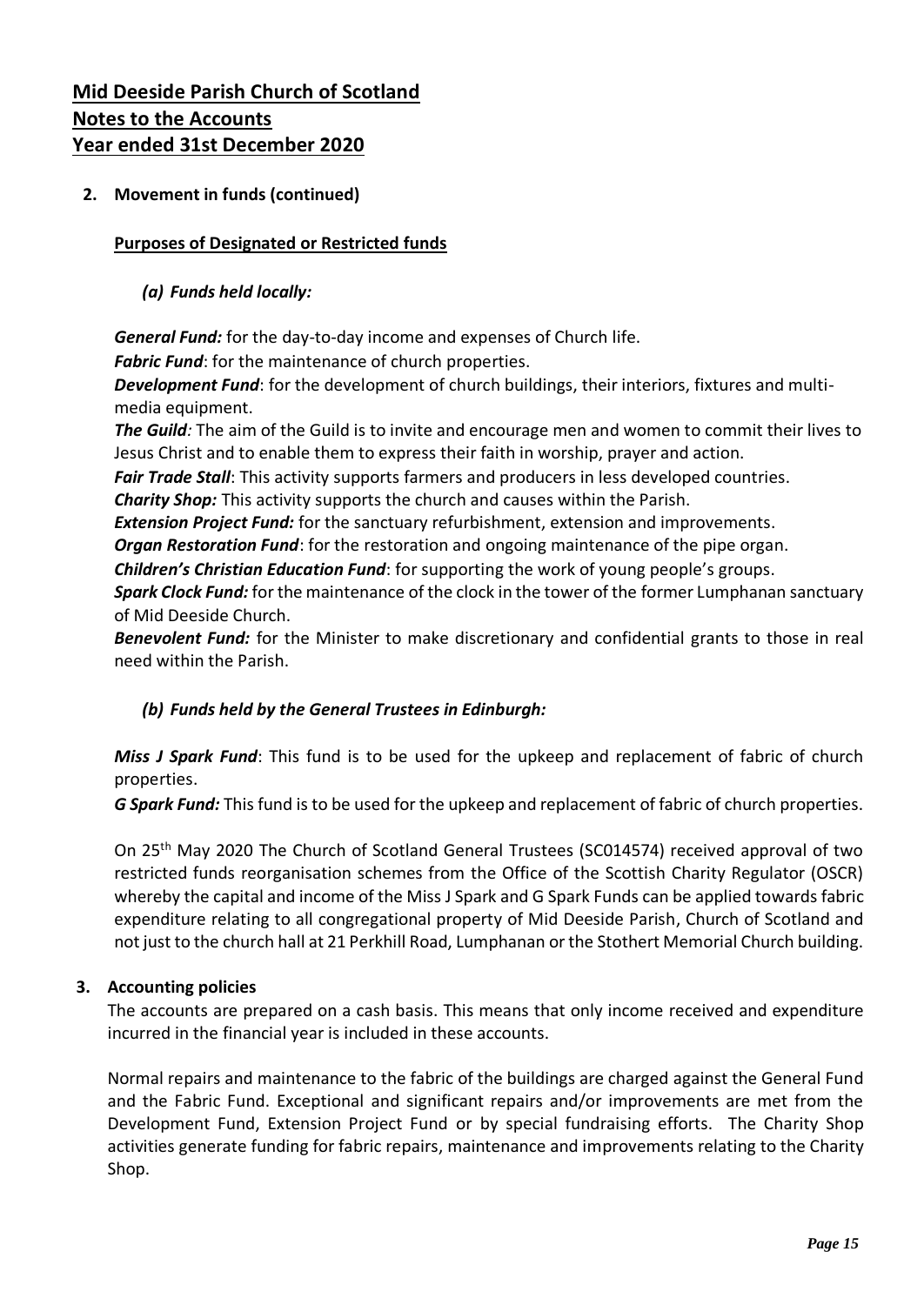# **Mid Deeside Parish Church of Scotland Notes to the Accounts (continued)**

# **Year ended 31st December 2020**

|    |                                                             | <b>Unrestricted</b><br>funds | <b>Restricted</b><br>funds | <b>Total</b><br>2020 | Total<br>2019 |
|----|-------------------------------------------------------------|------------------------------|----------------------------|----------------------|---------------|
|    |                                                             | £                            | £                          | £                    | £             |
| 4. | <b>Receipts</b>                                             |                              |                            |                      |               |
|    | (a) Donations                                               |                              |                            |                      |               |
|    | Free Will Offering envelopes                                | 2,884                        |                            | 2,884                | 4,436         |
|    | Tax recovered on Gift Aid donations                         | 11,302                       | 125                        | 11,427               | 11,437        |
|    | Open plate                                                  | 1,587                        |                            | 1,587                | 4,269         |
|    | Bank standing orders                                        | 40,911                       | 850                        | 41,761               | 38,461        |
|    | Other offerings                                             | 3,379                        | 879                        | 4,258                | 5,964         |
|    |                                                             | 60,063                       | 1,854                      | 61,917               | 64,567        |
|    |                                                             |                              |                            |                      |               |
|    | (b) Activities for generating funds                         |                              |                            |                      |               |
|    | Fundraising events/activities:                              |                              |                            |                      |               |
|    | For Mid Deeside Church                                      |                              |                            |                      | 1,354         |
|    | For third party charities, etc.<br>$\overline{\phantom{a}}$ | 1,841                        |                            | 1,841                | 8,107         |
|    | Sale of Fair Trade stock                                    |                              | 966                        | 966                  | 1,635         |
|    | Charity Shop "Bread of Life" sales                          |                              | 11,772                     | 11,772               | 21,357        |
|    | Sale of pews & chairs                                       |                              |                            |                      | 325           |
|    |                                                             | 1,841                        | 12,738                     | 14,579               | 32,778        |
|    |                                                             |                              |                            |                      |               |
|    | (c) Rental of premises                                      |                              |                            |                      |               |
|    | Church & meeting rooms:                                     |                              |                            |                      |               |
|    | Weddings & funerals                                         |                              |                            |                      | 1,400         |
|    | Other                                                       | 2,480                        |                            | 2,480                | 7,088         |
|    | Ha'berry (incl. recharging electricity)                     | 4,102                        |                            | 4,102                | 3,936         |
|    | MDC Hall, Lumphanan                                         | 257                          |                            | 257                  | 479           |
|    |                                                             | 6,839                        |                            | 6,839                | 12,903        |
|    |                                                             |                              |                            |                      |               |
| 5. | <b>Payments</b>                                             |                              |                            |                      |               |
|    | (a) Costs of generating funds                               |                              |                            |                      |               |
|    | Fair Trade stall:                                           |                              |                            |                      |               |
|    | Purchase of Fair Trade stock                                |                              | 725                        | 725                  | 1,407         |
|    |                                                             |                              |                            |                      |               |
|    | Charity Shop "Bread of Life":                               |                              |                            |                      |               |
|    | Rental costs                                                |                              | 4,800                      | 4,800                | 4,800         |
|    | Fabric - repairs & maintenance                              |                              | 1,253                      | 1,253                | 411           |
|    | Water charges                                               |                              | 238                        | 238                  | 490           |
|    | Council tax                                                 |                              | 108                        | 108                  | 537           |
|    | Heat & light                                                |                              | 375                        | 375                  | 1,412         |
|    | Insurances                                                  |                              |                            |                      | 225           |
|    | Stationery                                                  |                              | 23                         | 23                   | 69            |
|    | Other expenses                                              |                              | 371                        | 371                  | 113           |
|    | Total payments relating to the cost                         |                              | 7,168                      | 7,168                | 8,057         |
|    | of generating funds                                         |                              | 7,893                      | 7,893                | 9,464         |
|    |                                                             |                              |                            |                      |               |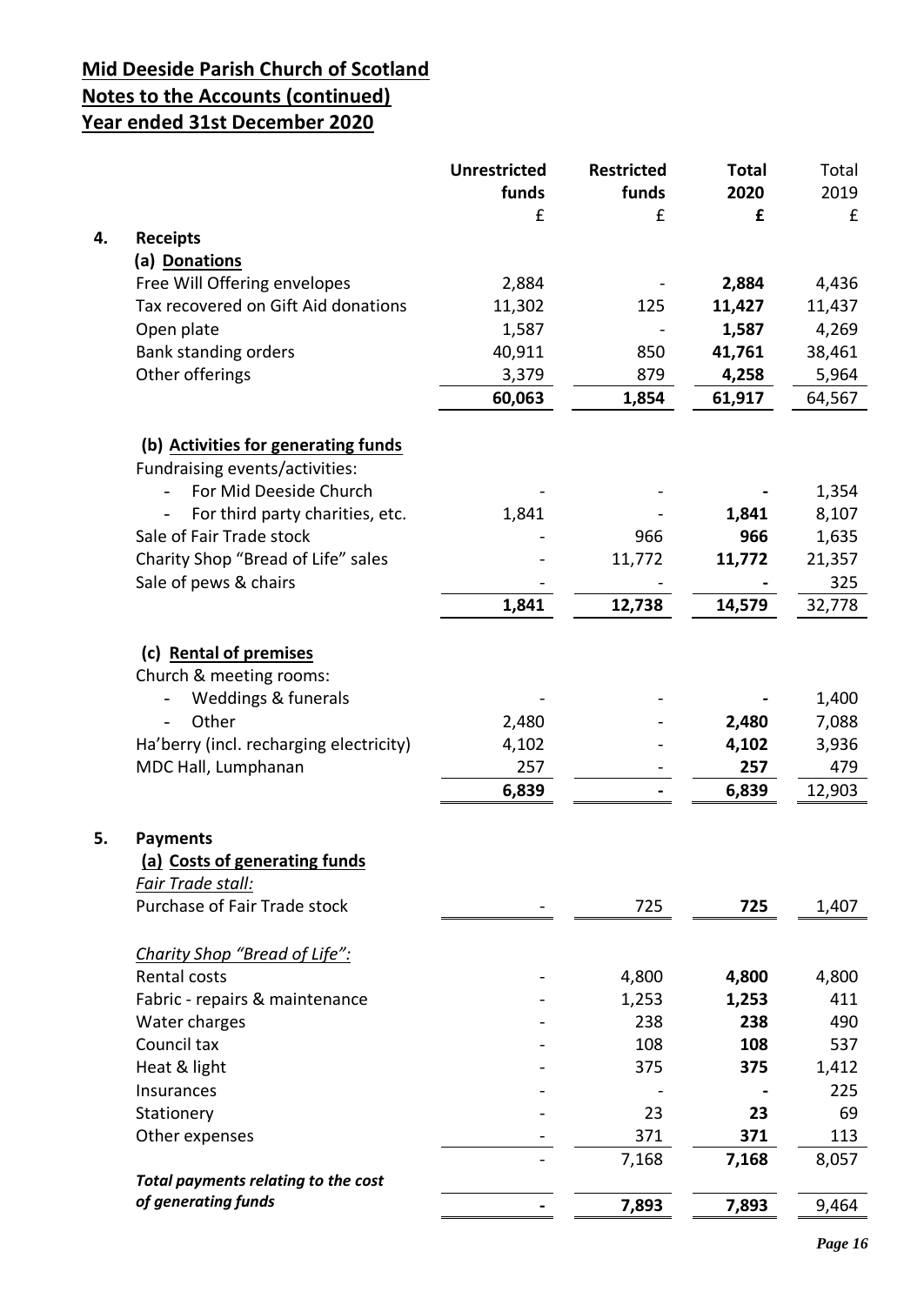|    |                                                                              | <b>Unrestricted</b><br>funds | <b>Restricted</b><br>funds | <b>Total</b><br>2020 | Total<br>2019      |
|----|------------------------------------------------------------------------------|------------------------------|----------------------------|----------------------|--------------------|
|    |                                                                              | £                            | £                          | £                    | $\pmb{\mathsf{f}}$ |
| 5. | <b>Payments (continued)</b>                                                  |                              |                            |                      |                    |
|    | (b) Charitable activities:                                                   |                              |                            |                      |                    |
|    | Ministries & Mission gross allocation                                        | 44,157                       |                            | 44,157               | 43,255             |
|    | Endowment income & glebe rents                                               | (9,790)                      |                            | (9,790)              | (9,929)            |
|    | Vacancy allowance                                                            |                              |                            |                      | (6, 742)           |
|    | Net payment made to the Church of                                            |                              |                            |                      |                    |
|    | <b>Scotland Ministries and Mission funds</b>                                 | 34,367                       |                            | 34,367               | 26,584             |
|    | Presbytery dues                                                              | 1,004                        |                            | 1,004                | 884                |
|    | Minister's expenses (2019: includes<br>removal cost & disturbance of £1,912) | 1,871                        |                            | 1,871                | 2,527              |
|    | Locum & pulpit supply costs                                                  |                              |                            |                      | 1,060              |
|    | Other staffing costs                                                         | 5,134                        |                            | 5,134                | 4,889              |
|    | Nomination Committee expenses                                                |                              |                            |                      | 59                 |
|    | Community outreach initiatives                                               | 886                          |                            | 886                  | 171                |
|    | (including craft bags & Advent boxes)                                        |                              |                            |                      |                    |
|    | Fabric, equipment & repairs                                                  | 11,131                       | 9,996                      | 21,127               | 6,215              |
|    | Electronic equipment & software                                              | 85                           |                            | 85                   | 2,553              |
|    | Upkeep of grounds                                                            | 2,710                        | 816                        | 3,526                | 1,172              |
|    | Broadband, telecom & sundries                                                | 906                          |                            | 906                  | 1,005              |
|    | Council tax & water charges                                                  | 2,965                        |                            | 2,965                | 1,370              |
|    | Heat and light                                                               | 7,430                        |                            | 7,430                | 9,866              |
|    | Insurances                                                                   | 3,991                        |                            | 3,991                | 4,214              |
|    | Website & electronic communications                                          | 395                          |                            | 395                  | 440                |
|    | Worship, music & teaching                                                    | 850                          |                            | 850                  | 2,009              |
|    | Training, conferences/courses                                                |                              |                            |                      | 480                |
|    | Printing, stationery & postage                                               | 243                          |                            | 243                  | 768                |
|    | Newsletter production                                                        | 30                           |                            | 30                   | 1,510              |
|    | Other expenses                                                               | 504                          |                            | 504                  | 1,240              |
|    | <b>Total payments relating to the</b>                                        |                              |                            |                      |                    |
|    | charitable activities                                                        | 74,502                       | 10,812                     | 85,314               | 69,016             |

## **6. Minister's stipend**

All Church of Scotland congregations contribute to the National Stipend Fund which bears the costs of all ministers' stipends and employers' contributions for national insurance, pension and housing and loan fund. Ministers' stipends are paid in accordance with the national stipend scale, which is related to years of service. For the year under review the minimum stipend was £28,137 and the maximum stipend (in the fifth and subsequent years of service) £34,577.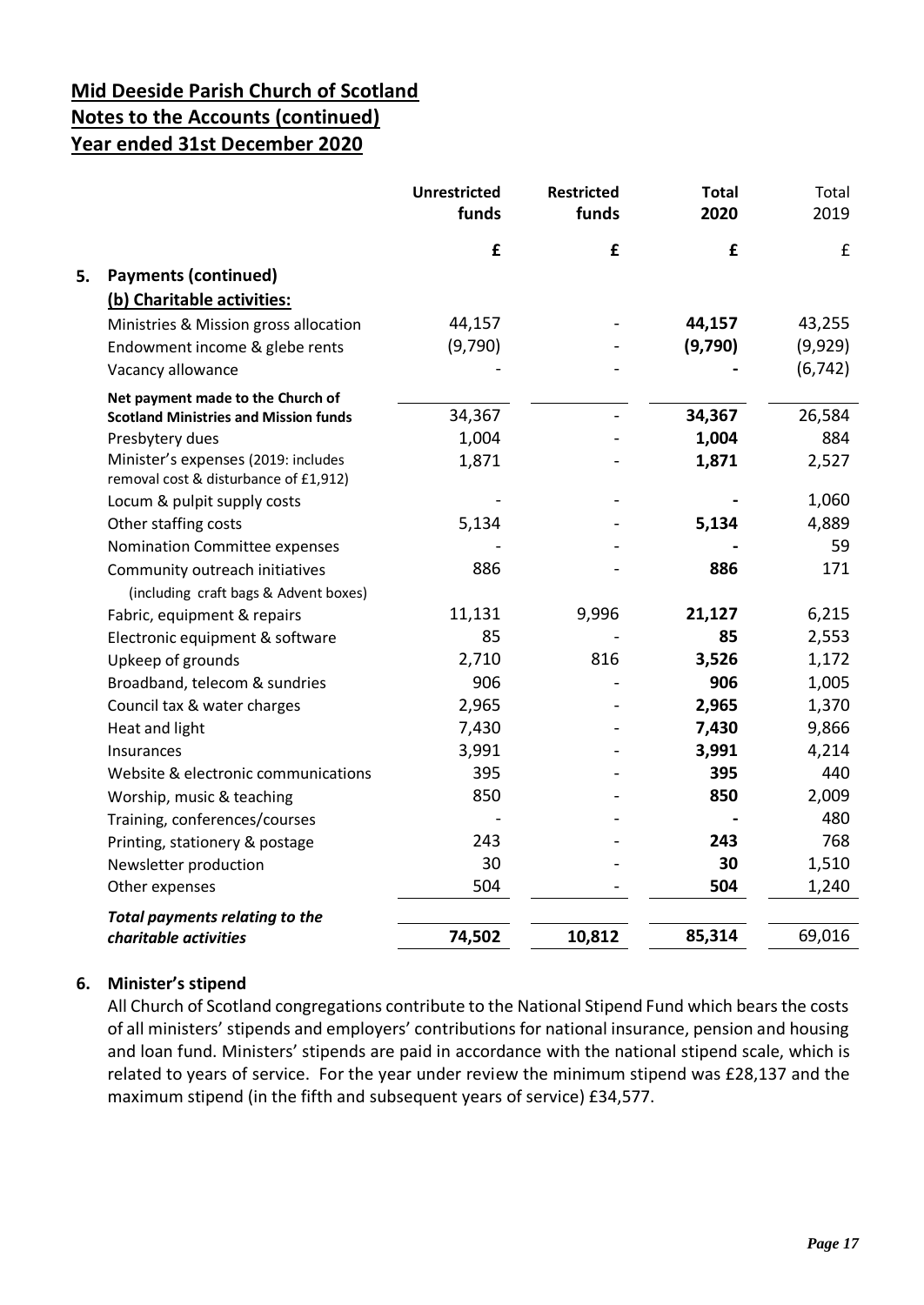|    |                                            | <b>Unrestricted</b> | <b>Restricted</b> | <b>Total</b> | Total  |
|----|--------------------------------------------|---------------------|-------------------|--------------|--------|
|    |                                            | funds               | funds             | 2020         | 2019   |
|    |                                            | £                   |                   | £            | £      |
| 7. | Investments at market value                |                     |                   |              |        |
|    | <b>Church of Scotland Investors Trust:</b> |                     |                   |              |        |
|    | <b>Income Fund</b>                         | 11,986              | 915               | 12,901       | 13,937 |
|    | Growth Fund                                | $\blacksquare$      | -                 |              | 1,953  |
|    |                                            | 11,986              | 915               | 12,901       | 15,890 |

During 2020 investments held in the General Fund with an original cost of £1,025 were disposed of for £3,203 realising a gain of £2,178.

Overall, the market value of investments increased by £214 in 2020 (2019: increased by £833).

| 8.<br>Total value of funds held locally (including<br>investments stated at their market value)                                                               | 2020<br>£ | 2019<br>£ |
|---------------------------------------------------------------------------------------------------------------------------------------------------------------|-----------|-----------|
| <b>Unrestricted funds</b>                                                                                                                                     |           |           |
| <b>General Fund</b>                                                                                                                                           | 61,043    | 64,308    |
| <b>Fabric Fund</b>                                                                                                                                            | 16,098    | 15,448    |
| Development Fund                                                                                                                                              | 5,207     | 5,174     |
| The Guild                                                                                                                                                     | 525       | 613       |
|                                                                                                                                                               | 82,873    | 85,543    |
| <b>Restricted funds</b>                                                                                                                                       |           |           |
| <b>Fair Trade Stall</b>                                                                                                                                       |           |           |
| <b>Charity Shop</b>                                                                                                                                           | 8,288     | 5,127     |
| <b>Extension Project Fund</b>                                                                                                                                 | 50,056    | 60,372    |
| Organ Restoration Fund (Session has approved an<br>additional £4,000 to be transferred to this fund from<br>one of the other funds when the organ restoration |           |           |
| project is contracted).                                                                                                                                       | 14,713    | 13,758    |
| <b>Children's Christian Education Fund</b>                                                                                                                    | 4,120     | 4,054     |
| Spark Clock Fund                                                                                                                                              | 1,175     | 1,167     |
| <b>Benevolent Fund</b>                                                                                                                                        | 2,229     | 1,705     |
|                                                                                                                                                               | 80,581    | 86,183    |
| <b>Endowment funds</b>                                                                                                                                        |           |           |
| <b>Total funds</b>                                                                                                                                            | 163,454   | 171,726   |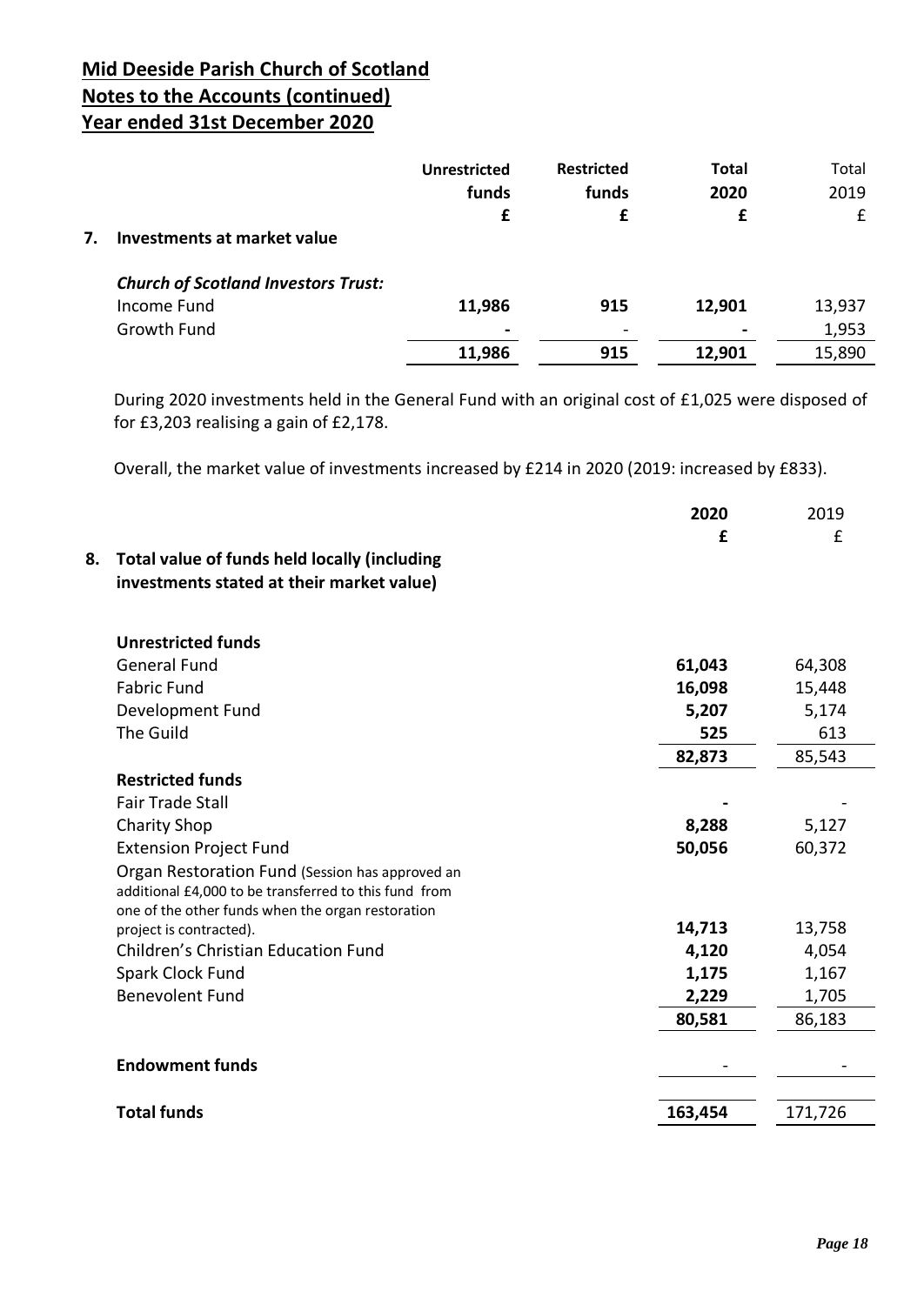|                                                                | 2020  | 2019  |
|----------------------------------------------------------------|-------|-------|
|                                                                | £     | £     |
| 9.<br>Grants and donations to charities and other good causes  |       |       |
| (a) International:                                             |       |       |
| From the General Fund:                                         |       |       |
| Christian Aid                                                  |       | 5,494 |
| <b>Book Aid International</b>                                  | 101   |       |
| Mend My Broken Smile                                           | 101   |       |
| Joyful Motherhood project - Malawi (mainly postage of parcels) | 910   | 898   |
| United Christian Broadcasters Ltd - "WORD for today"           | 25    | 50    |
| From the Fair Trade stall:                                     |       |       |
| Fairtrade projects in the developing world                     | 302   | 1,045 |
| From the Guild:                                                |       |       |
| World Day of Prayer (from the Guild)                           | 185   | 225   |
| Joyful Motherhood project - Malawi                             | 50    | 50    |
| Guild project - Sailors Society                                | 230   |       |
| Guild project - Friends of Bolenga                             | 160   | 135   |
| Guild project - SEEMA                                          |       | 150   |
| Guild project - Cyclone appeal                                 |       | 75    |
| Guild project - Malawi fruits                                  | 205   | 25    |
| Guild project - Leprosy Mission (developing world)             | 72    | 190   |
|                                                                | 2,341 | 8,337 |
| (b) National & Regional:                                       |       |       |
| <b>From the General Fund:</b>                                  |       |       |
| Poppy Appeal                                                   | 38    | 105   |
| <b>Banchory Foodbank</b>                                       | 50    |       |
| A Bear Named Buttony (based in Ballater)                       |       | 186   |
| <b>From the Guild:</b>                                         |       |       |
| <b>Salvation Army</b>                                          |       | 70    |
| Guild project - Crossreach                                     |       | 175   |
|                                                                | 88    | 536   |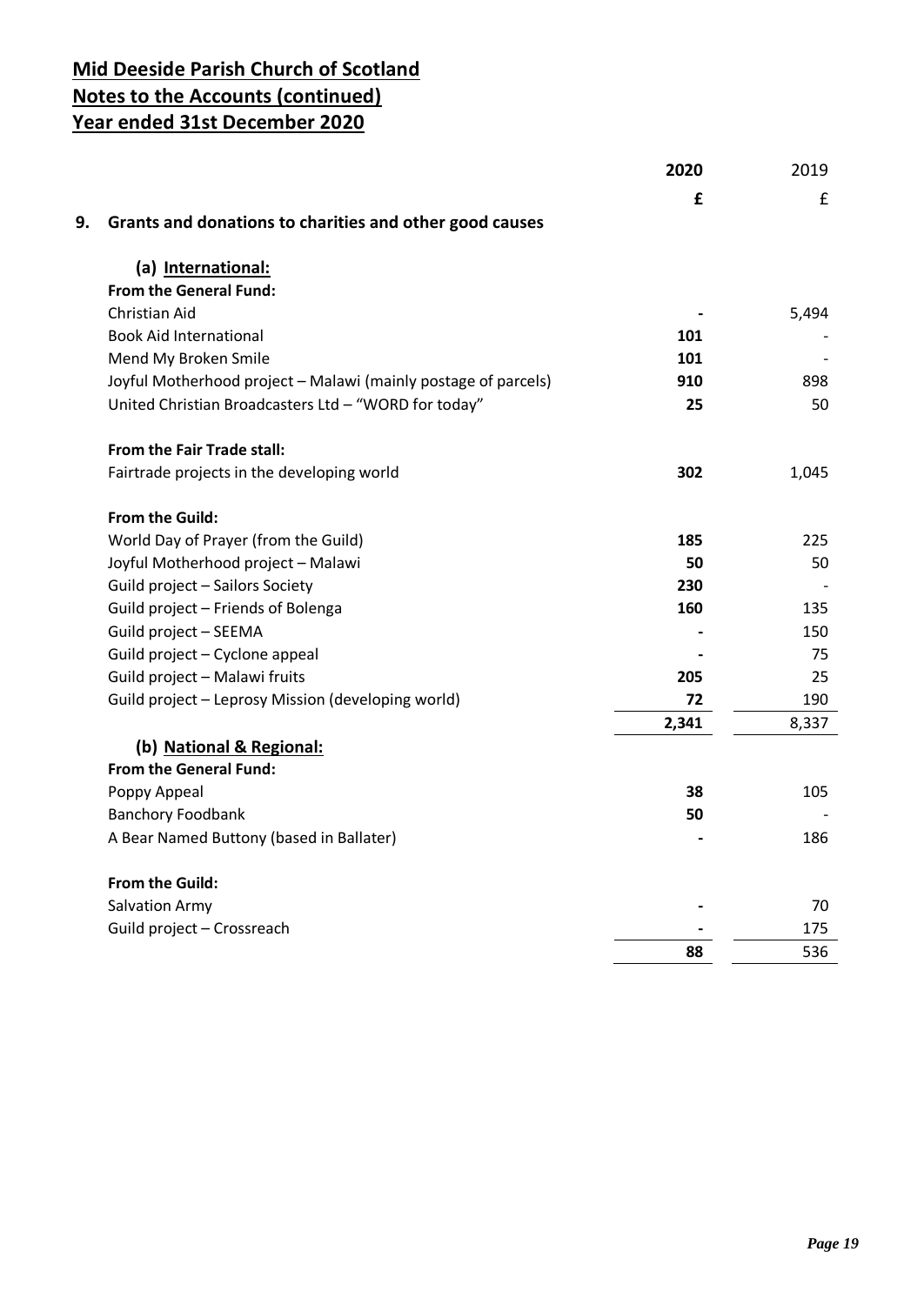|                                                                           | 2020  | 2019   |
|---------------------------------------------------------------------------|-------|--------|
|                                                                           | £     | £      |
| 9. Grants and donations to charities and other good causes                |       |        |
| (continued)                                                               |       |        |
| (c] Within the Parish:                                                    |       |        |
| <b>From the Charity Shop:</b>                                             |       |        |
| Kincardine O'Neil Twinning Association -trip costs / young people support |       | 500    |
| Kincardine O'Neil School - help for children                              | 125   |        |
| Mesolithic Deeside Field Walking Group - test pitting                     |       | 500    |
| Lumphanan School - help for children                                      | 200   |        |
| The Hut, Lumphanan - help for children                                    | 100   |        |
| Lumphanan playpark refurbishment                                          |       | 1,000  |
| Lumphanan Paths Group - preliminary expenses, website & printing          |       | 1,460  |
| Lumphanan Moving Pictures - film licence & hall hire                      |       | 700    |
| Torphins Medical Practice - portable ECG machine                          |       | 1,811  |
| Torphins Paths Group - path improvements                                  |       | 1,900  |
| Torphins Community Council - LED Christmas lights                         |       | 2,500  |
| Torphins Scout Group – gardening equipment / hike tents (x10)             |       | 600    |
| Torphins Horticultural Society - yung grower of the year prize            |       | 200    |
| Torphins Friendship Club - hire of bus for trip                           |       | 330    |
| Torphins Bowling Club - kitchen refurbishment                             |       | 1,000  |
| Torphins Primary School - help for children                               | 950   | 1,520  |
| Torphins Primary School - Fischy Music subscriptions                      |       | 298    |
| Torphins Playgroup - help for children                                    | 100   | 730    |
| Defibrillator consumables                                                 |       | 37     |
| Grants for young people taking foreign trips                              |       | 1,750  |
| <b>From the Benevolent Fund:</b>                                          |       |        |
| Grants to alleviate hardship situations                                   | 355   | 400    |
|                                                                           | 1,830 | 17,236 |
|                                                                           |       |        |
|                                                                           | 4,259 | 26,109 |
|                                                                           |       |        |
|                                                                           | 2020  | 2019   |
|                                                                           | £     | £      |
| (d) Summary                                                               |       |        |
| The grants and donations were made out of the following funds:            |       |        |
| <b>General Fund</b>                                                       | 1,225 | 6,733  |
| The Guild                                                                 | 902   | 1,095  |
| Total for unrestricted funds                                              | 2,127 | 7,828  |
|                                                                           |       |        |
| Fair Trade Stall (via the General Fund)                                   | 302   | 1,045  |
| <b>Charity Shop</b>                                                       | 1,475 | 16,836 |
| <b>Benevolent Fund</b>                                                    | 355   | 400    |
| Total for restricted funds                                                | 2,132 | 18,281 |
|                                                                           |       |        |
|                                                                           | 4,259 | 26,109 |